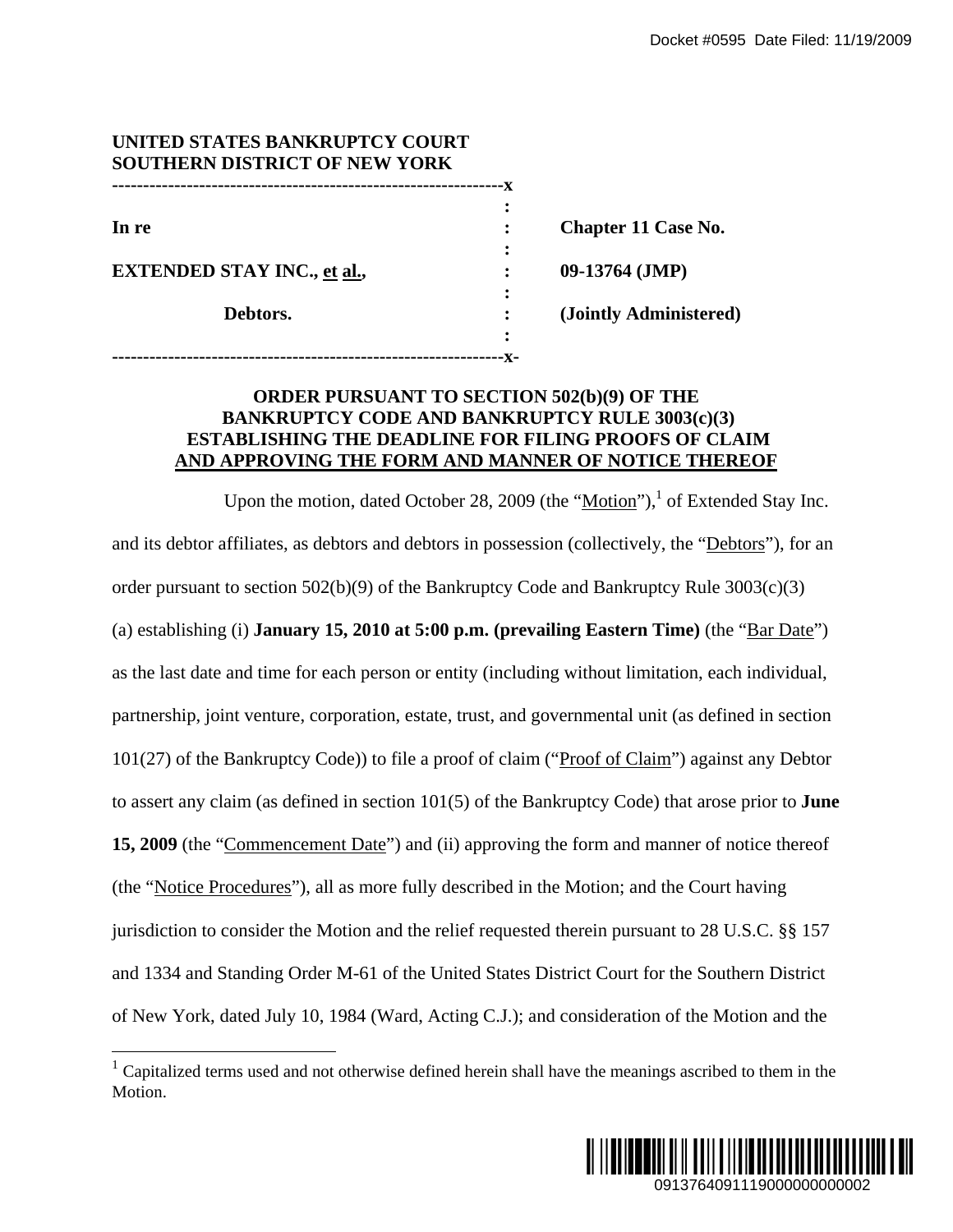relief requested therein being a core proceeding pursuant to 28 U.S.C. § l57(b); and venue being proper before this Court pursuant to 28 U.S.C. §§ 1408 and 1409; and due and proper notice of the Motion having been provided to the (i) U.S. Trustee, (ii) attorneys for the Creditors' Committee, and (iii) attorneys for TriMont Real Estate Advisors, Inc. (such entity or any successor thereto) (the "Special Servicer"), and it appearing that the Creditors' Committee, and Special Servicer have approved the relief requested in the Motion, and that no other or further notice need be provided; and the Court having found and determined that the relief sought in the Motion is in the best interests of the Debtors, their estates and creditors, and all parties in interest and that the legal and factual bases set forth in the Motion establish just cause for the relief granted herein; and after due deliberation and sufficient cause appearing therefor, it is hereby

ORDERED that the Motion is granted; and it is further

ORDERED that the following procedures for filing Proofs of Claim are approved:

- (a) Unless otherwise provided herein, the deadline to file a Proof of Claim for each person or entity (including, without limitation, each individual, partnership, corporation, joint venture, estate, trust, and governmental unit (as defined in section 101(27) of the Bankruptcy Code)) to assert a claim (as defined in section 101(5) of the Bankruptcy Code) against any Debtor that arose prior to the Commencement Date is **January 15, 2010 at 5:00 p.m. (prevailing Eastern Time)**.
- (b) Proofs of Claim must: (i) be written in the English language; (ii) be denominated in lawful currency of the United States as of the Commencement Date; (iii) conform substantially with the Proof of Claim Form or the Official Bankruptcy Form No. 10 ("Official Form  $10$ ");<sup>2</sup> (iv) specify the Debtor against which the Proof of Claim is filed; (v) set forth with specificity the legal and factual basis for the alleged claim; (vi) include supporting documentation or an explanation as to why documentation is not available; and (vii) be signed by the claimant or, if the claimant is not an individual, by an authorized agent of the claimant.

 $\overline{a}$ 

<sup>&</sup>lt;sup>2</sup> Official Form 10 can be found at http://www.uscourts.gov/bkforms/bankruptcy\_forms.html#official, the Official Website for the United States Bankruptcy Courts, and KCC's website at www.kccllc.net/extendedstay.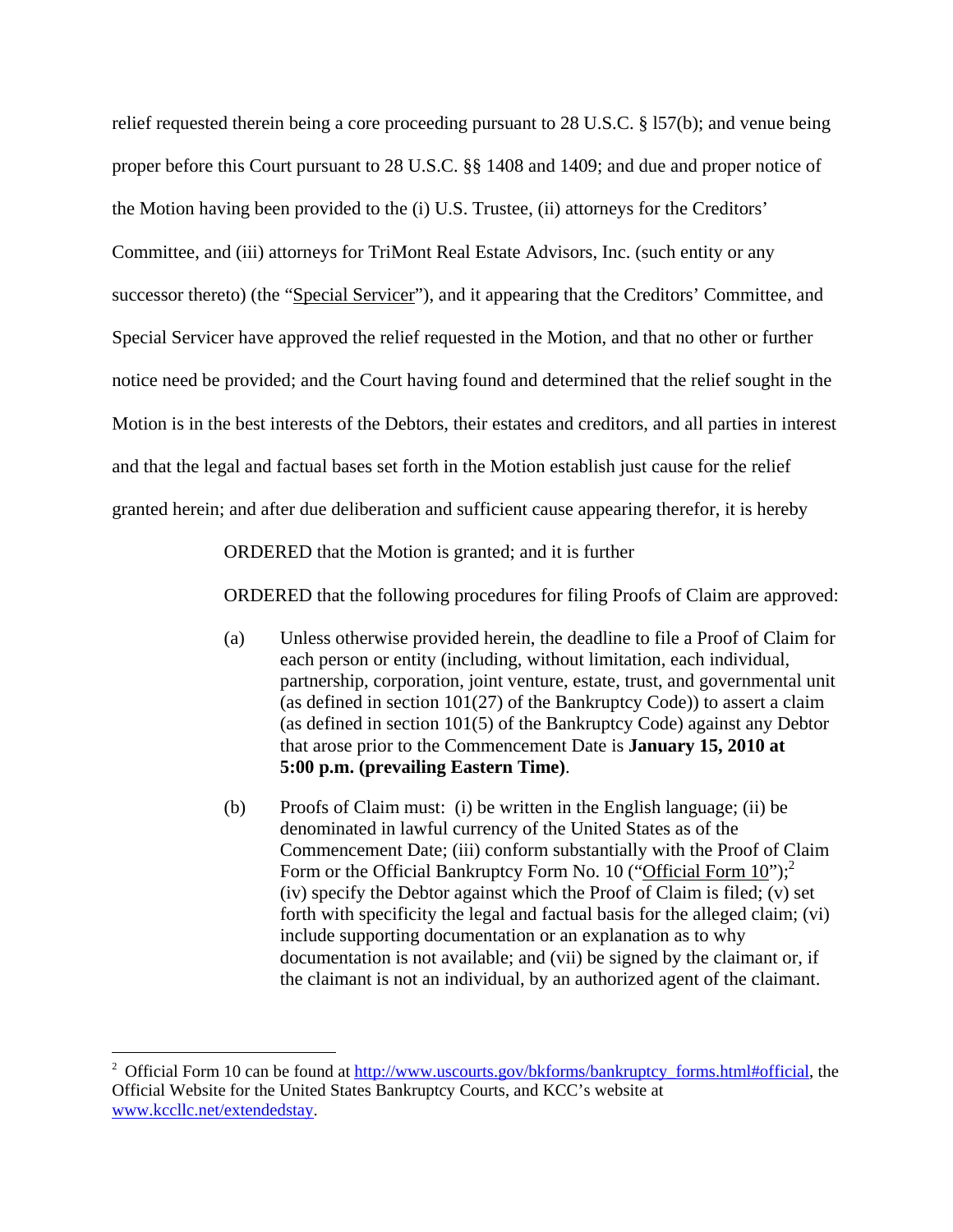- (c) If a claimant asserts a claim against more than one Debtor, the claimant must file a separate Proof of Claim against each Debtor; **provided**, **however**, that (i) if any holder of a claim with respect to the Mortgage Debt (as defined in the Declaration of Joseph Teichman Pursuant to Rule 1007-2 of the Local Bankruptcy Rules for the Southern District of New York in Support of First-Day Motions and Applications (the "Teichman Declaration") dated June 15, 2009 [Docket No. 3]) files a Proof of Claim against any Mortgage Borrower (as defined in the Teichman Declaration), such Proof of Claim shall be deemed to be filed against all the Mortgage Borrowers (as defined in the Teichman Declaration), (ii) any holder of debt (a "Mezz Debt Holder") based on a Mezzanine Loan (as defined in the Teichman Declaration) may file a consolidated proof of claim against one or more of the Debtors, so long as such proof of claim clearly identifies (a) against which Debtor or Debtors the claim is asserted, and (b) the amount of the Mezz Debt Holder's claim against each Debtor; and (iii) Wachovia Bank, N.A. as agent (the "Agent") for the Mezzanine Loan is authorized, but not required to file one proof of claim for all of the Mezz Debt Holders so long as such proof of claim clearly identifies (a) against which Debtor or Debtors the claim is asserted, and (b) the amount of the claim asserted by each Mezz Debt Holder against each Debtor. Neither the Mezz Debt Holders nor the Agent shall be required to file a copy of the Mezzanine Loan Agreement(s) as part of the Proof of Claim, provided that each Mezz Debt Holder and/or the Agent makes its respective Mezzanine Loan Agreement(s) available upon the Debtors' request.
- (d) Consistent with Bankruptcy Rule 3003(c)(5), Manufacturers and Traders Trust Company as Indenture Trustee (in its capacity as the "Indenture Trustee") for the 9 7/8% Senior Subordinated Notes due 2011 (the "Subordinated Notes") is authorized and entitled, in its sole discretion, to file one Proof of Claim, on behalf of all of the holders of the Subordinated Notes.
- (e) Proofs of Claim shall be deemed timely filed only if the Proofs of Claim are **actually received** by the Debtors' notice and claims agent, Kurtzman Carson Consultants, LLC ("KCC"), or by the Court on or before the Bar Date at the following addresses:

If by mail:

 Extended Stay Claims Processing Center c/o Kurtzman Carson Consultants LLC 2335 Alaska Avenue El Segundo, California 90245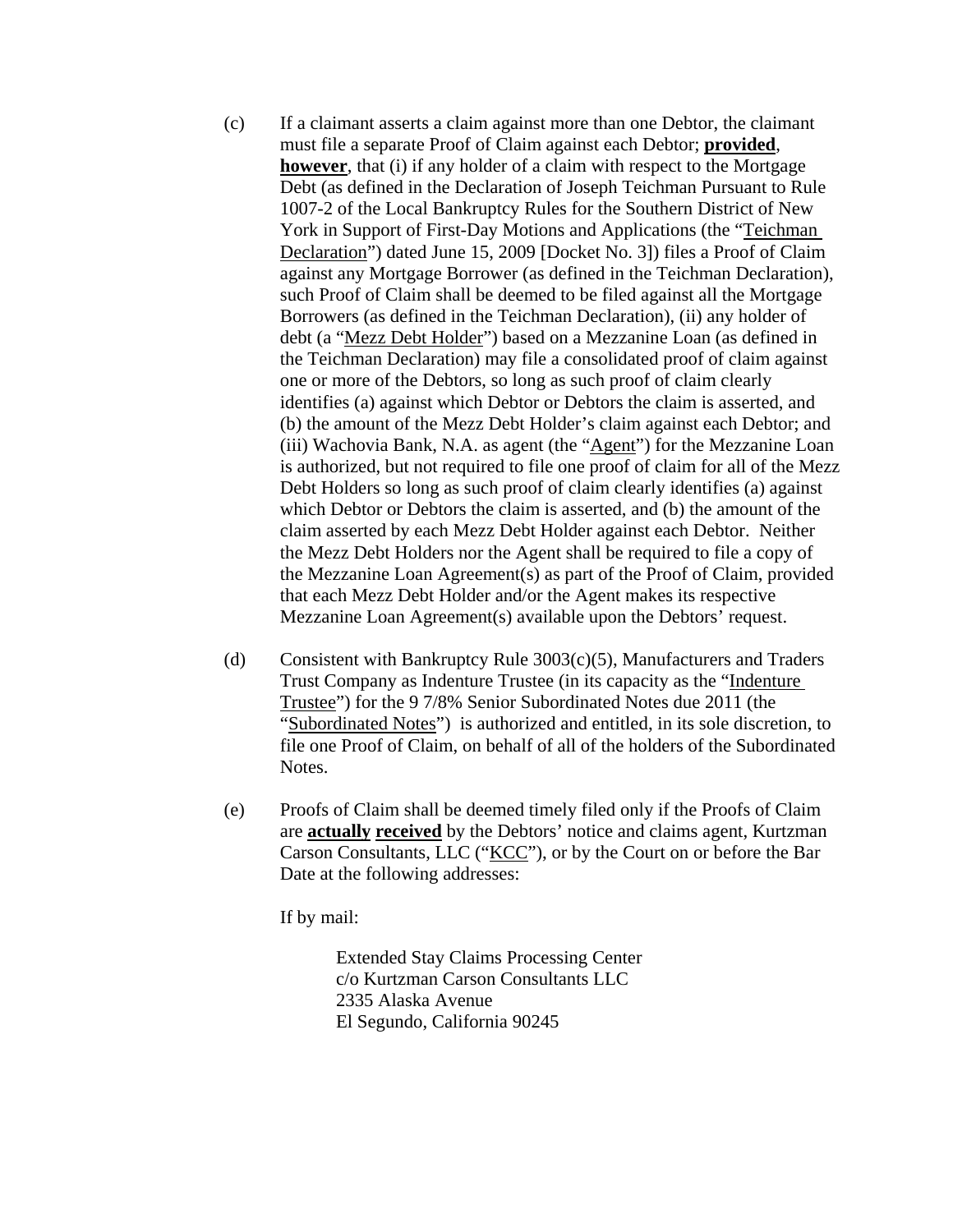If by hand delivery:

United States Bankruptcy Court Southern District of New York One Bowling Green, Room 534 New York, New York 10004-1408

-or-

Extended Stay Claims Processing Center c/o Kurtzman Carson Consultants LLC 2335 Alaska Avenue El Segundo, California 90245

- (f) Proofs of Claim sent by facsimile, telecopy, or electronic mail transmission will **not** be accepted.
- (g) Any person or entity (including, without limitation, each individual, partnership, corporation, joint venture, estate, trust, and governmental unit) that holds a claim that arises from the rejection of an executory contract or unexpired lease must file a Proof of Claim based on such rejection by the later of (i) the Bar Date or (ii) the date that is **forty-five (45) days** following the effective date of such rejection or be forever barred from doing so.
- (h) In the event the Debtors amend their Schedules to (i) designate a claim as disputed, contingent, unliquidated, or undetermined, (ii) change the amount of a claim reflected therein, or (iii) add a claim that was not listed on the Schedules, the Debtors shall notify the affected claimant of the amendment. The affected claimant must file a Proof of Claim on account of any such claim by the later of (i) the Bar Date or (ii) the date that is **thirty (30) days** after the Debtors provide notice of the amendment or be forever barred from doing so.
- (i) The following persons or entities are **not** required to file a Proof of Claim on or before the Bar Date:
	- 1. any person or entity whose claim is listed on the Schedules and (i) whose claim is **not** described as "disputed," "contingent," or "unliquidated," (ii) who does **not** dispute the amount, nature, or priority of the claim set forth in the Schedules, **and** (iii) who does **not** dispute that the claim is an obligation of the specific Debtor against which the claim is listed on the Schedules;
	- 2. any person or entity that holds an interest in the Debtors, which interest is based exclusively upon the ownership of common or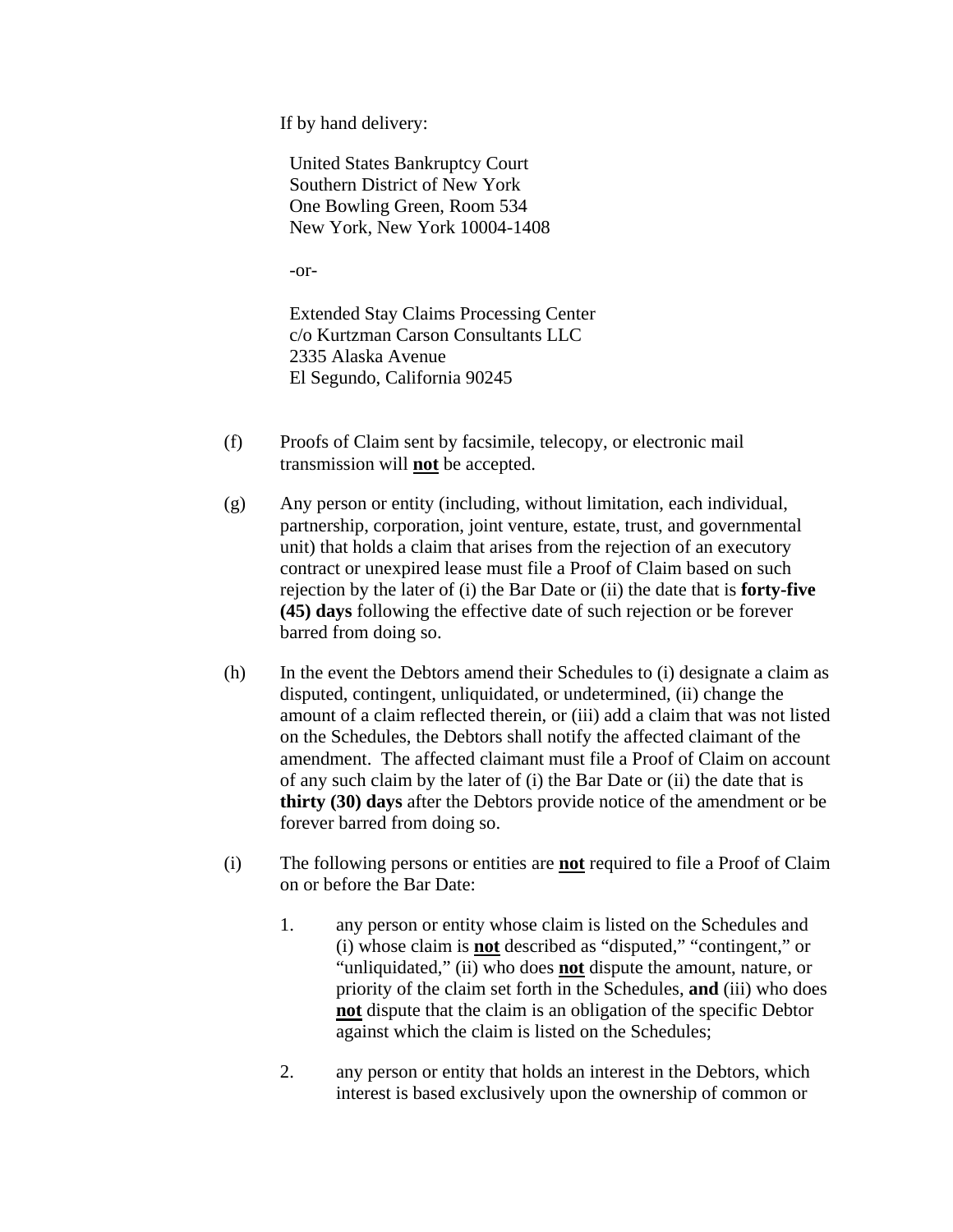preferred stock, membership interests, partnership interests, or warrants or rights to purchase, sell or subscribe to such a security or interest; **provided, however**, that interest holders that wish to assert claims (as opposed to ownership interests) against the Debtors that arise out of or relate to the ownership or purchase of an interest, including claims arising out of or relating to the sale, issuance, or distribution of the interest, must file Proofs of Claim on or before the Bar Date, unless another exception identified herein applies;

- 3. any person or entity whose claim has been paid in full by the Debtors;
- 4. any holder of a claim allowable as an administrative expense under sections 503(b) and 507(a)(2);
- 5. any person or entity that holds a claim that has been allowed by an order of this Court entered on or before the Bar Date;
- 6. any holder of a claim for which a separate deadline is fixed by this Court;
- 7. any Debtor in these cases, to the extent it has a claim against another Debtor;
- 8. any affiliate or wholly-owned subsidiary of any Debtor that has a claim against a Debtor;
- 9. any holder of a claim who has already properly filed a Proof of Claim with the Clerk of the Court or KCC against the Debtors using a claim form which substantially conforms to the Proof of Claim Form; and
- 10. pursuant to the Final Order (A) Authorizing Use of Cash Collateral, (B) Granting Adequate Protection, and (C) Modifying the Automatic Stay (the "Final Cash Collateral Order") dated July 23, 2009 [Docket No. 205], the Trust, Successor Trustee, the Special Servicer, the Mortgage Debt Parties and the master servicer (all as defined in the Final Cash Collateral Order) to the extent of any claim relating to the Mortgage Debt or arising under or in connection with any Mortgage Loan Document (as defined in the Final Cash Collateral Order).
- (j) Any person or entity that relies on the Schedules has the responsibility to determine that the claim is accurately listed in the Schedules; and it is further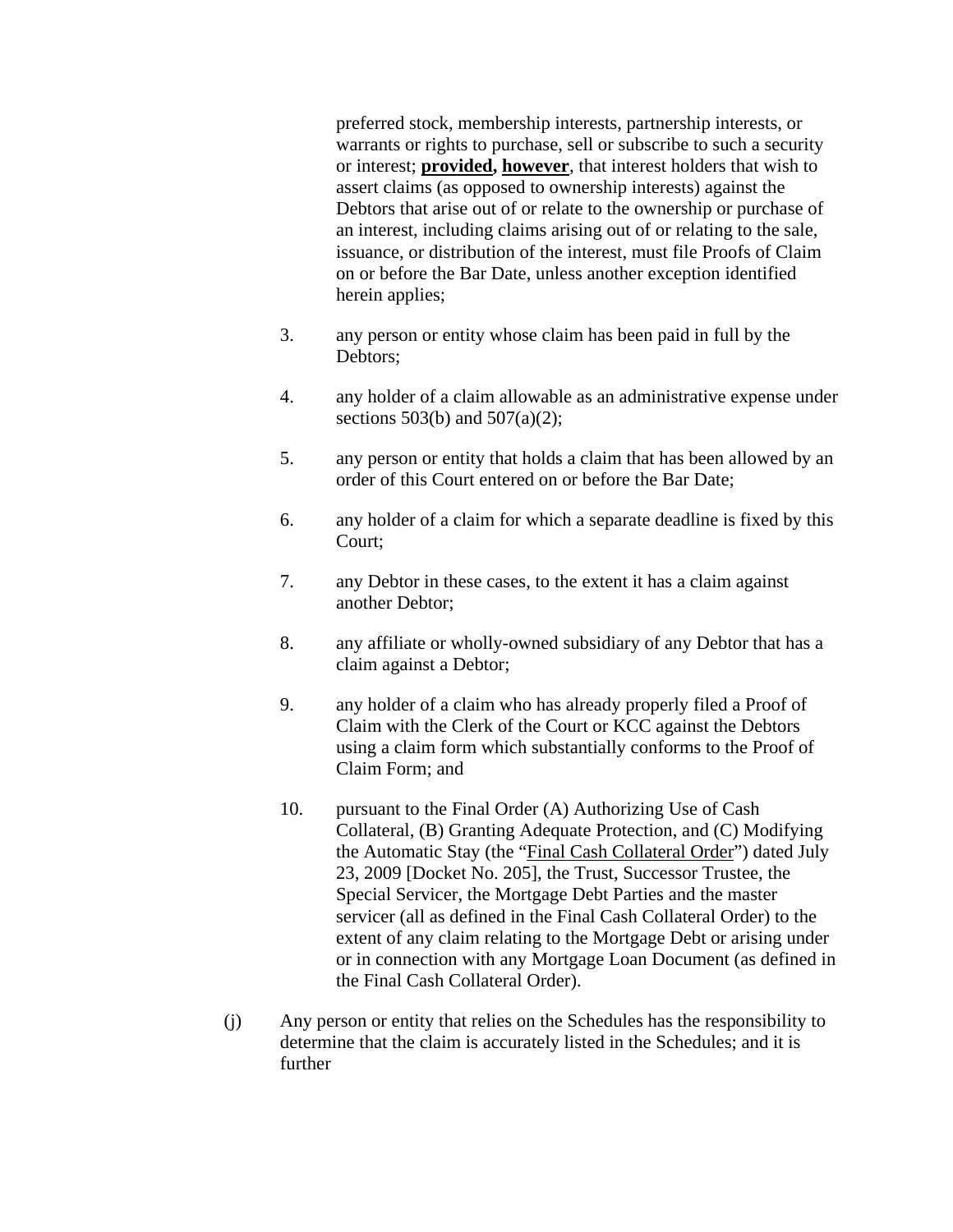ORDERED that, pursuant to Bankruptcy Rule  $3003(c)(2)$ , any holder of a claim against the Debtors that is required to but fails to file a proof of such claim in accordance with this Order on or before the Bar Date shall (a) be barred, estopped, and enjoined from asserting such claim against the Debtors and their estates (or filing a Proof of Claim with respect thereto) and (b) not be permitted to vote to accept or reject any chapter 11 plan filed in these chapter 11 cases, participate in any distribution in the Debtors' chapter 11 cases on account of such claim, or receive further notices regarding such claim, and the Debtors and their property shall be forever discharged from any and all indebtedness or liability with respect to such claim; and it is further

ORDERED that nothing contained in this Order shall affect the determination of whether Certificate Holders (as defined in the Final Cash Collateral Order) hold claims against any of the Debtors, are parties-in-interest in these chapter 11 cases or are otherwise entitled to vote on any plan or plans of reorganization relating to the Debtors with the rights and objections of all parties reserved with respect thereto; and it is further

ORDERED that the form Proof of Claim, attached hereto as Exhibit 1 (the "Proof of Claim Form"), and the proposed notice of the Bar Date, attached hereto as Exhibit 2 (the "Bar Date Notice") are hereby approved; and it is further

ORDERED that the following Notice Procedures are hereby approved:

- (k) At least **thirty-five (35) days** prior to the Bar Date, the Debtors shall cause to be served via first-class mail (i) the Bar Date Notice and (ii) the Proof of Claim Form to the following parties:
	- 1. the U.S. Trustee;
	- 2. counsel to the Creditors' Committee;
	- 3. all known holders of claims listed on the Schedules at the addresses stated therein;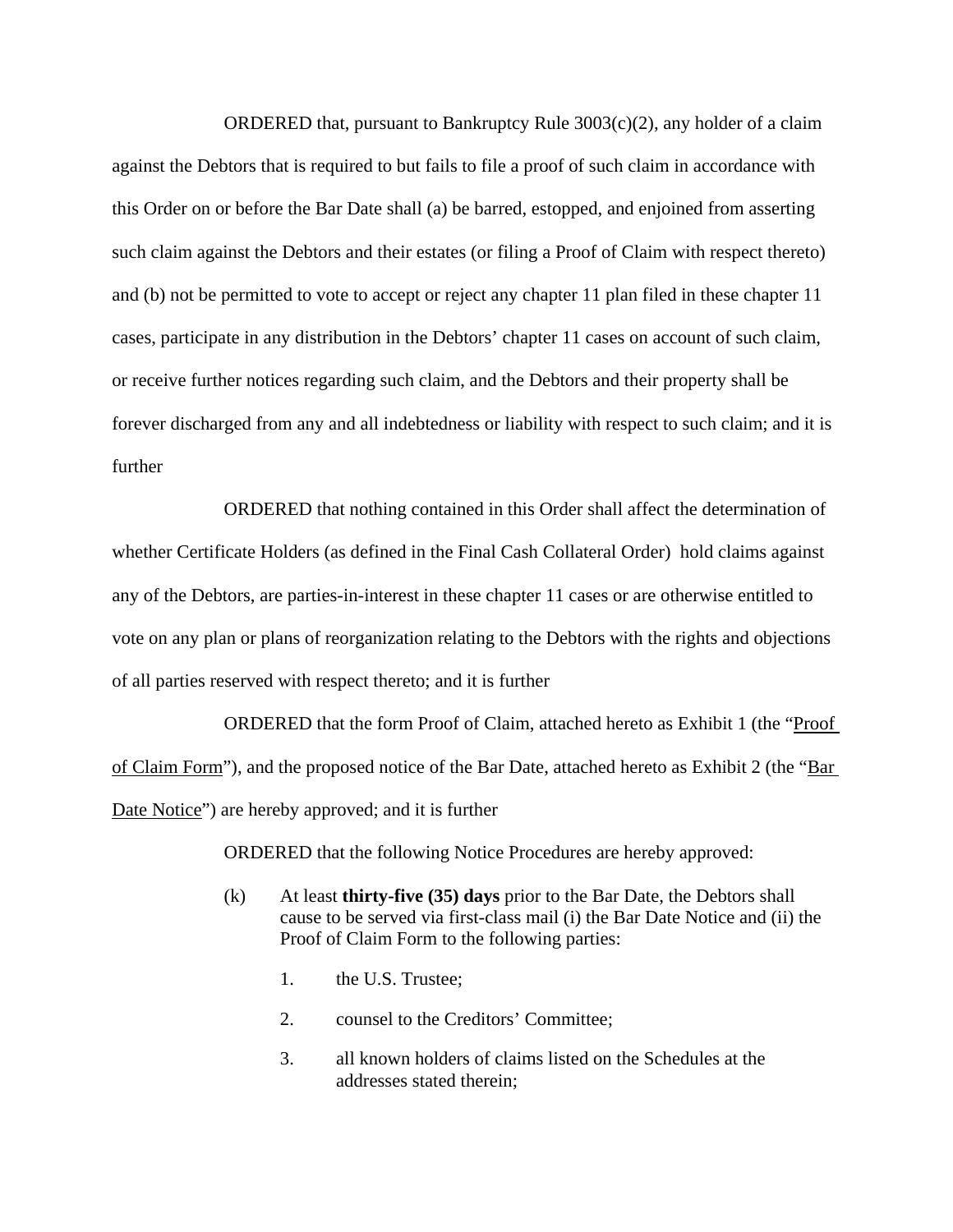- 4. all parties known to the Debtors as having potential claims against the Debtors' estates;
- 5. all counterparties to the Debtors' executory contracts and unexpired leases listed on the Schedules at the addresses stated therein;
- 6. all parties to litigation with the Debtors;
- 7. in accordance with Bankruptcy Rule 2002(j), the Internal Revenue Service, the United States Attorney's Office for the Southern District of New York, and all applicable government entities;
- 8. all parties who have requested notice pursuant to Bankruptcy Rule 2002; and
- 9. such additional persons and entities as deemed appropriate by the Debtors (collectively, the "Notice Parties").
- (l) At least **twenty-five (25) days** prior to the Bar Date, the Debtors shall publish the Bar Date Notice, with any modifications necessary for ease of publication, once in *The Wall Street Journal* (National Edition).
- (m) The Debtors shall also post the Proof of Claim Form and Bar Date Notice on KCC's website at www.kccllc.net/extendedstay; and it is further

ORDERED that notice of the entry of this Order and of the Bar Date,

respectively, shall be deemed good, adequate, and sufficient notice if it is served by deposit in

the United States mail, first class postage prepaid, on or before December 4, 2009; and it is

further

ORDERED that with regard to those holders of claims listed on the Schedules, the

Debtors shall mail one or more Proof of Claim Forms (as appropriate), indicating on the form

how the Debtors have scheduled such creditor's claim in the Schedules (including the identity of

the Debtor, the amount of the claim and whether the claim has been scheduled as contingent,

unliquidated, or disputed; and it is further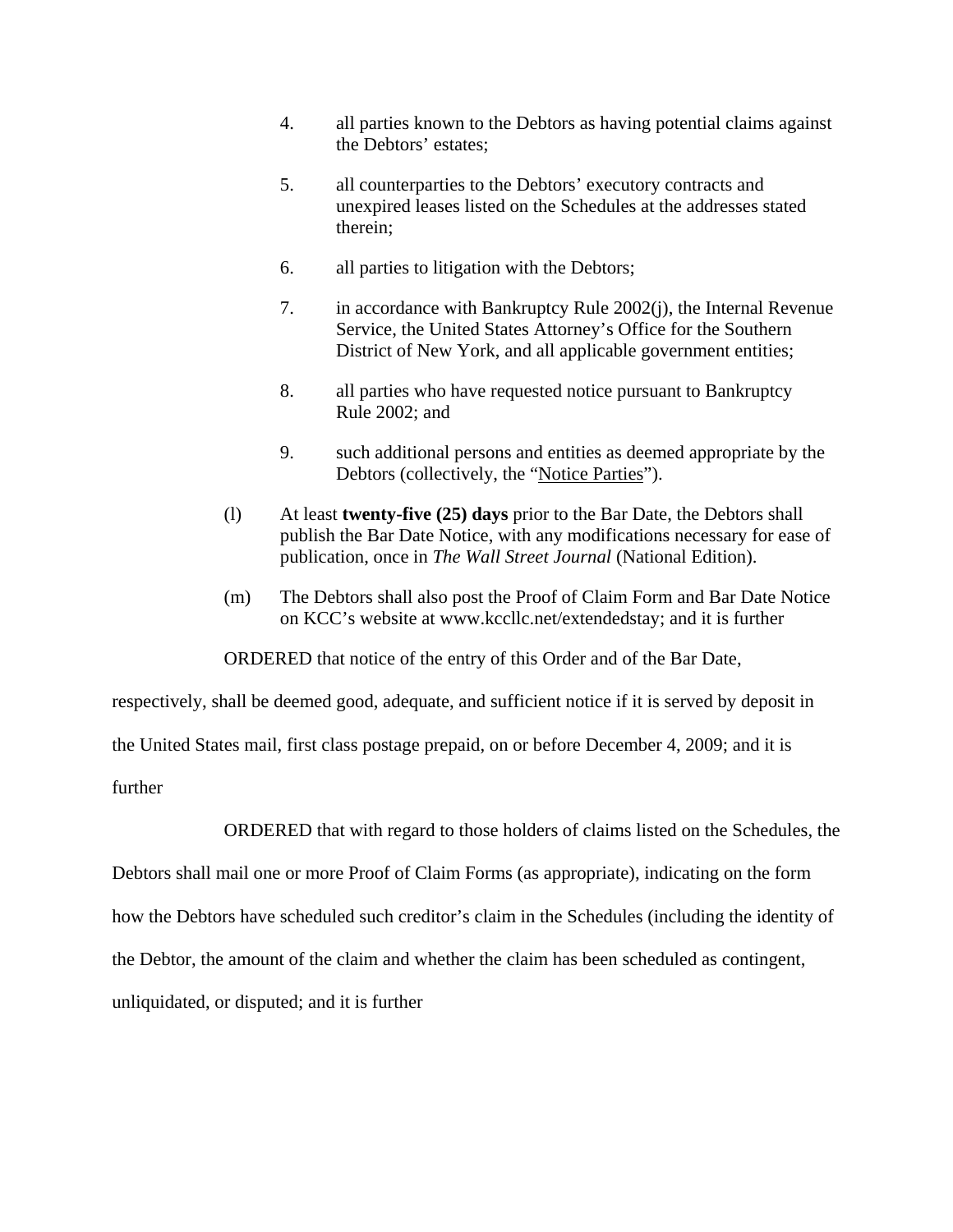ORDERED that the Debtors and KCC are authorized and empowered to take such steps and perform such acts as may be necessary to implement and effectuate the terms of this Order; and it is further

ORDERED that nothing in this Order shall prejudice the right of the Debtors or any other party in interest to dispute or assert offsets or defenses to any claim reflected in the Schedules; and it is further

ORDERED that entry of this Order is without prejudice to (a) the Debtors' rights and defenses with respect to any Proof of Claim, including, among other things, the right to object to any Proof of Claim on any grounds and (b) the Debtors' right to seek a further order of this Court fixing the date by which holders of claims not subject to the Bar Date established herein must file such claims against the Debtors or be barred from doing so; and it is further

ORDERED that this Court shall retain jurisdiction to hear and determine all matters arising from the implementation, interpretation and/or enforcement of this Order.

Dated: New York, New York November 19, 2009

*s/ James M. Peck* 

Honorable James M. Peck United States Bankruptcy Judge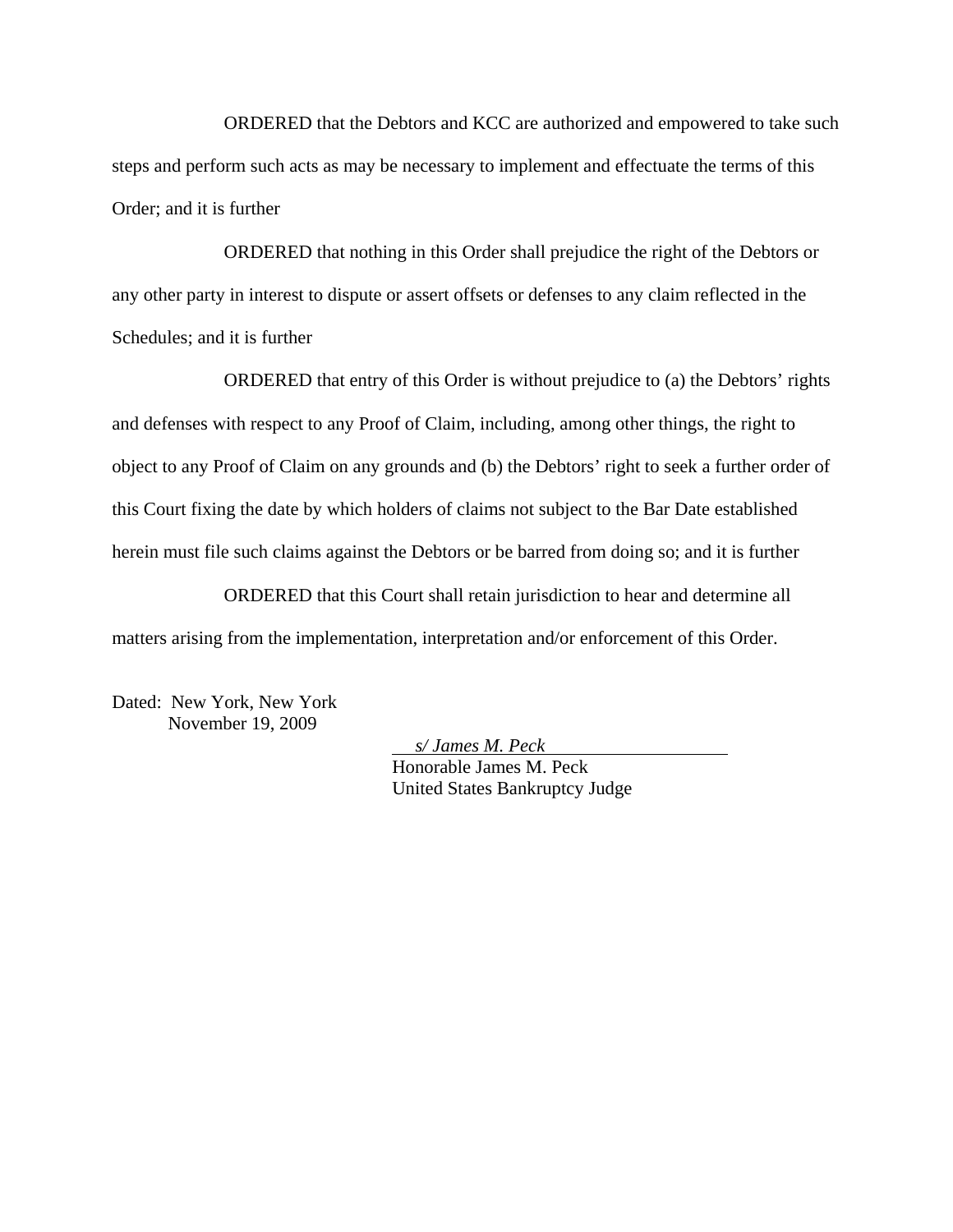# **Exhibit 1**

# **Proof of Claim Form**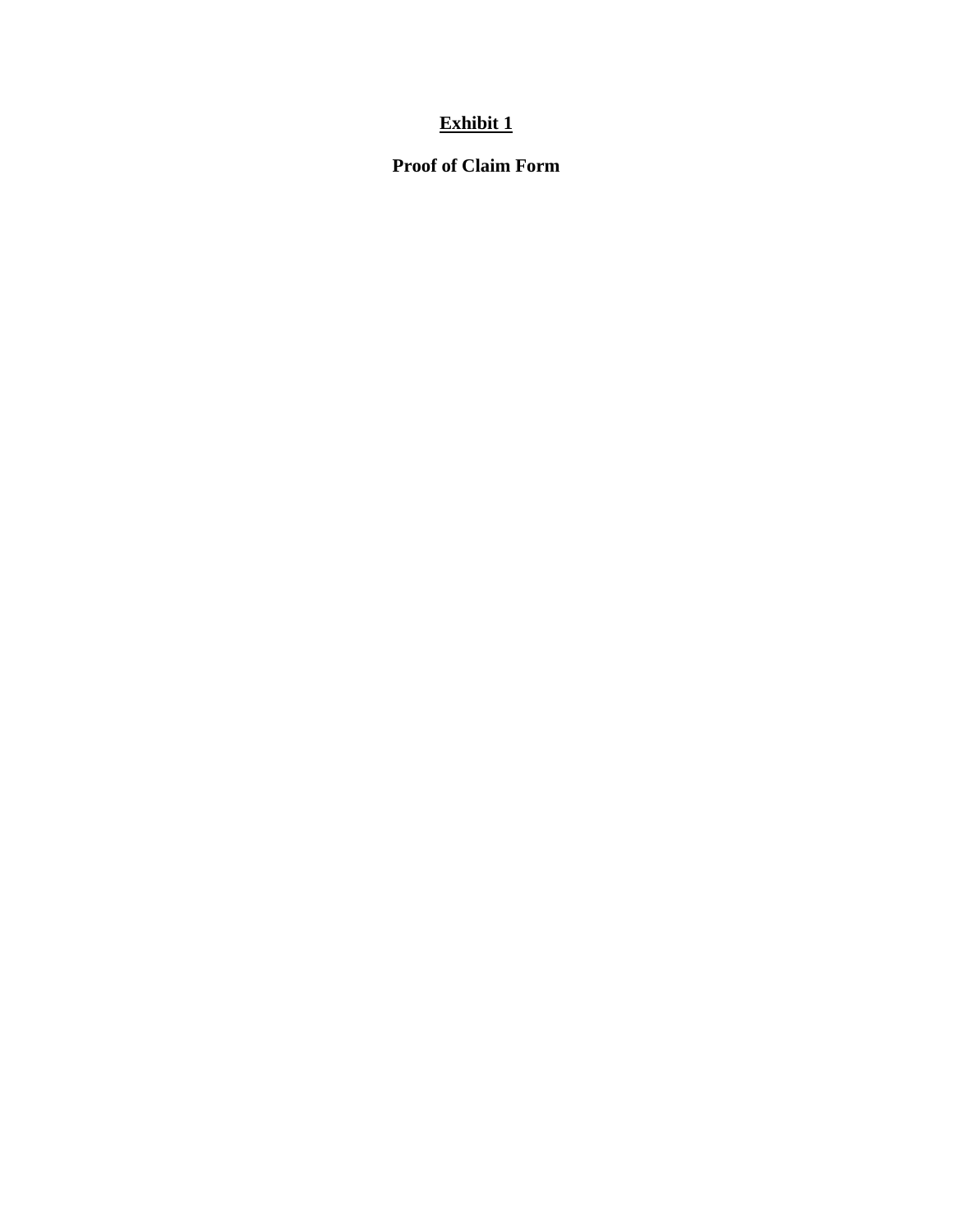| UNITED STATES BANKRUPTCY COURT SOUTHERN DISTRICT OF NEW YORK |                                                                                                                                                                                                                                          | PROOF OF CLAIM                     |                                                                                         |
|--------------------------------------------------------------|------------------------------------------------------------------------------------------------------------------------------------------------------------------------------------------------------------------------------------------|------------------------------------|-----------------------------------------------------------------------------------------|
| Name of Debtor:                                              |                                                                                                                                                                                                                                          | Case Number:                       |                                                                                         |
|                                                              | NOTE: This form should not be used to make a claim for an administrative expense arising after the commencement of the case. A request for payment of an<br>administrative expense may be filed pursuant to $11$ U.S.C. § 503.           |                                    |                                                                                         |
|                                                              | Name of Creditor (the person or other entity to whom the debtor owes money or property):                                                                                                                                                 |                                    | $\Box$ Check this box to indicate that this                                             |
|                                                              | Name and address where notices should be sent:                                                                                                                                                                                           | claim.                             | claim amends a previously filed                                                         |
|                                                              |                                                                                                                                                                                                                                          |                                    |                                                                                         |
|                                                              |                                                                                                                                                                                                                                          | (If known)                         |                                                                                         |
|                                                              |                                                                                                                                                                                                                                          |                                    |                                                                                         |
| Telephone number:                                            |                                                                                                                                                                                                                                          |                                    | Filed on:                                                                               |
|                                                              | Name and address where payment should be sent (if different from above):                                                                                                                                                                 |                                    | $\Box$ Check this box if you are aware that                                             |
|                                                              |                                                                                                                                                                                                                                          |                                    | anyone else has filed a proof of claim<br>relating to your claim. Attach copy of        |
|                                                              |                                                                                                                                                                                                                                          |                                    | statement giving particulars.                                                           |
| Telephone number:                                            |                                                                                                                                                                                                                                          |                                    | $\Box$ Check this box if you are the debtor                                             |
|                                                              | 1. Amount of Claim as of Date Case Filed: \$                                                                                                                                                                                             | or trustee in this case.           | 5. Amount of Claim Entitled to                                                          |
|                                                              |                                                                                                                                                                                                                                          |                                    | Priority under 11 U.S.C. §507(a). If                                                    |
| item 4.                                                      | If all or part of your claim is secured, complete item 4 below; however, if all of your claim is unsecured, do not complete                                                                                                              |                                    | any portion of your claim falls in<br>one of the following categories,                  |
|                                                              | If all or part of your claim is entitled to priority, complete item 5.                                                                                                                                                                   | amount.                            | check the box and state the                                                             |
|                                                              |                                                                                                                                                                                                                                          |                                    |                                                                                         |
| 0<br>statement of interest or charges.                       | Check this box if claim includes interest or other charges in addition to the principal amount of claim. Attach itemized                                                                                                                 | Specify the priority of the claim. |                                                                                         |
|                                                              |                                                                                                                                                                                                                                          |                                    | $\Box$ Domestic support obligations under<br>11 U.S.C. $$507(a)(1)(A)$ or $(a)(1)(B)$ . |
| 2. Basis for Claim:                                          | (See instruction #2 on reverse side.)                                                                                                                                                                                                    |                                    |                                                                                         |
|                                                              |                                                                                                                                                                                                                                          |                                    | $\Box$ Wages, salaries, or commissions (up<br>to $$10,950^*$ ) earned within 180 days   |
|                                                              |                                                                                                                                                                                                                                          |                                    | before filing of the bankruptcy                                                         |
|                                                              | (See instruction #3a on reverse side.)<br>4. Secured Claim (See instruction #4 on reverse side.)                                                                                                                                         |                                    | petition or cessation of the debtor's<br>business, whichever is earlier $-11$           |
|                                                              | Check the appropriate box if your claim is secured by a lien on property or a right of setoff and provide the requested                                                                                                                  | U.S.C. $$507(a)(4)$ .              |                                                                                         |
| information.                                                 |                                                                                                                                                                                                                                          |                                    | $\Box$ Contributions to an employee benefit                                             |
| Describe:                                                    | Nature of property or right of setoff:<br>$\Box$ Real Estate<br>□ Motor Vehicle<br>$\Box$ Other                                                                                                                                          |                                    | plan – 11 U.S.C. $\S 507$ (a)(5).                                                       |
|                                                              |                                                                                                                                                                                                                                          | □                                  | Up to $$2,425^*$ of deposits toward<br>purchase, lease, or rental of property           |
| Value of Property:\$                                         | <b>Annual Interest Rate</b><br>$\frac{9}{6}$                                                                                                                                                                                             |                                    | or services for personal, family, or<br>household use $-11$ U.S.C. §507                 |
|                                                              | Amount of arrearage and other charges as of time case filed included in secured claim,                                                                                                                                                   | $(a)(7)$ .                         |                                                                                         |
|                                                              |                                                                                                                                                                                                                                          | $\Box$ Taxes or penalties owed to  |                                                                                         |
|                                                              |                                                                                                                                                                                                                                          |                                    | governmental units $-11$ U.S.C. §507                                                    |
|                                                              | 6. Credits: The amount of all payments on this claim has been credited for the purpose of making this proof of claim.                                                                                                                    | $(a)(8)$ .                         |                                                                                         |
|                                                              |                                                                                                                                                                                                                                          |                                    | $\Box$ Other – Specify applicable paragraph<br>of 11 U.S.C. §507 (a)(_).                |
|                                                              | 7. Documents: Attach redacted copies of any documents that support the claim, such as promissory notes, purchase<br>orders, invoices, itemized statements of running accounts, contracts, judgments, mortgages, and security agreements. |                                    |                                                                                         |
|                                                              | You may also attach a summary. Attach redacted copies of documents providing evidence of perfection of<br>a security interest. You may also attach a summary. (See instruction 7 and definition of "redacted" on reverse side.)          |                                    | Amount entitled to priority:                                                            |
|                                                              |                                                                                                                                                                                                                                          |                                    |                                                                                         |
| AFTER SCANNING.                                              | DO NOT SEND ORIGINAL DOCUMENTS. ATTACHED DOCUMENTS MAY BE DESTROYED BY CLAIMS AGENT                                                                                                                                                      |                                    | *Amounts are subject to adjustment on<br>4/1/10 and every 3 years thereafter with       |
|                                                              |                                                                                                                                                                                                                                          |                                    | respect to cases commenced on or after                                                  |
| DATE:                                                        | If the documents are not available, please explain:                                                                                                                                                                                      | the date of adjustment.            | FOR COURT USE ONLY                                                                      |
|                                                              | <b>Signature:</b> The person filing this claim must sign it. Sign and print name and title, if any, of the creditor or                                                                                                                   |                                    |                                                                                         |
|                                                              | other person authorized to file this claim and state address and telephone number if different from the notice<br>address above. Attach copy of power of attorney, if any.                                                               |                                    |                                                                                         |
|                                                              |                                                                                                                                                                                                                                          |                                    |                                                                                         |
|                                                              |                                                                                                                                                                                                                                          |                                    |                                                                                         |

*Penalty for presenting fraudulent claim:* Fine of up to \$500,000 or imprisonment for up to 5 years, or both. 18 U.S.C. §§ 152 and 3571.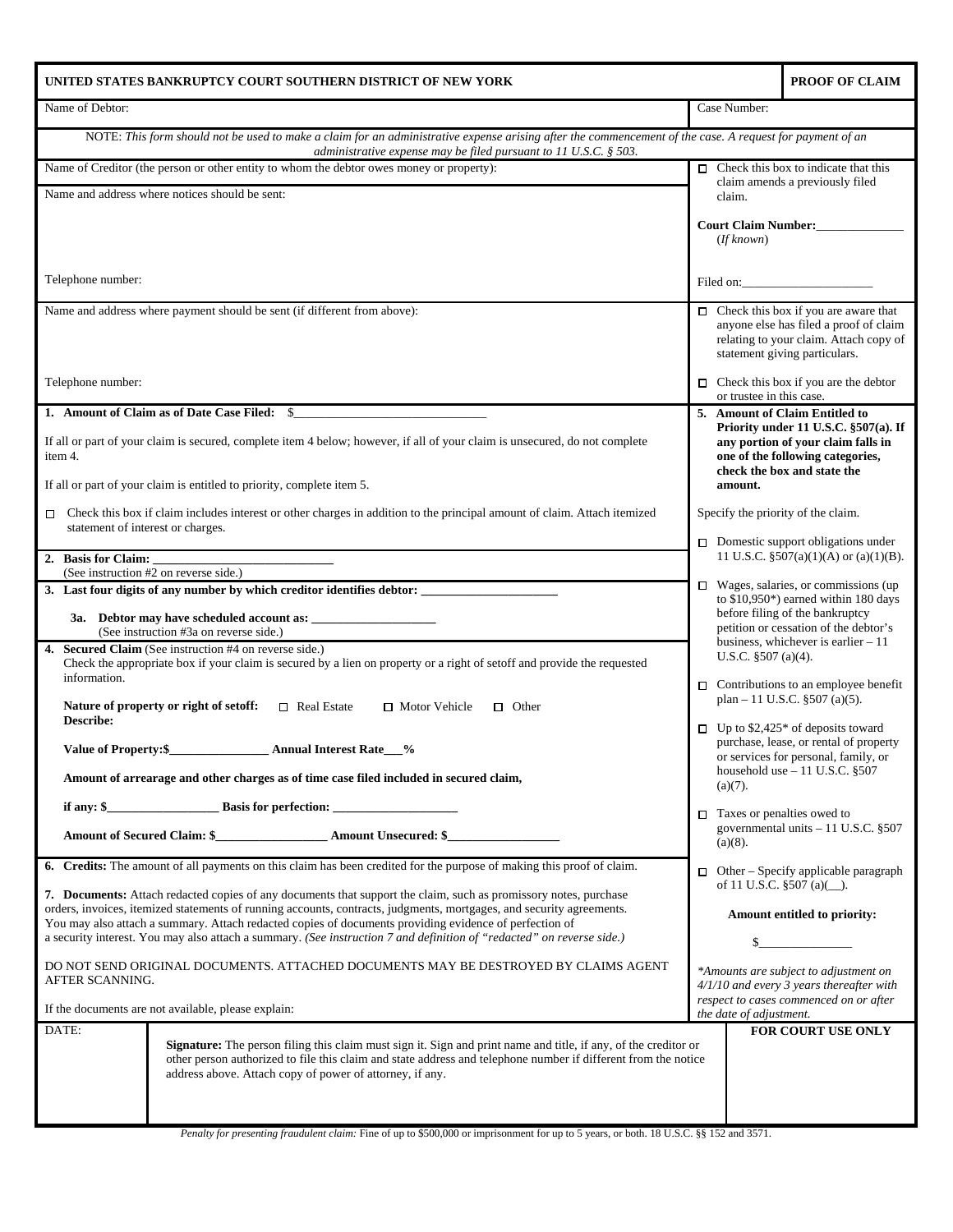### **INSTRUCTIONS FOR PROOF OF CLAIM FORM**

*The instructions and definitions below are general explanations of the law. In certain circumstances, such as bankruptcy cases not filed voluntarily by the debtor, there may be exceptions to these general rules.* 

#### **Items to be completed in Proof of Claim form**

#### **Court, Name of Debtor, and Case Number:**

Fill in the bankruptcy debtor's name, and the bankruptcy case number. If the creditor received a notice of the case from the bankruptcy court, all of this information is located at the top of the notice.

#### **Creditor's Name and Address:**

Fill in the name of the person or entity asserting a claim and the name and address of the person who should receive notices issued during the bankruptcy case. A separate space is provided for the payment address if it differs from the notice address. The creditor has a continuing obligation to keep the court informed of its current address. See Federal Rule of Bankruptcy Procedure (FRBP) 2002(g).

#### **1. Amount of Claim as of Date Case Filed:**

State the total amount owed to the creditor on the date of the Bankruptcy filing. Follow the instructions concerning whether to complete items 4 and 5. Check the box if interest or other charges are included in the claim.

#### **2. Basis for Claim:**

State the type of debt or how it was incurred. Examples include goods sold, money loaned, services performed, personal injury/wrongful death, car loan, mortgage note, and credit card. If the claim is based on the delivery of health care foods or services, limit the disclosure of the foods or services so as to avoid embarrassment or the disclosure of confidential health care information. You may be required to provide additional disclosure if the trustee or another party in interest files and objection to your claim.

#### **3. Last Four Digits of Any Number by Which Creditor Identifies Debtor:**

State only the last four digits of the debtor's account or other number used by the creditor to identify the debtor.

#### **3a. Debtor May Have Scheduled Account As:**

Use this space to report a change in the creditor's name, a transferred claim, or any other information that clarifies a difference between this proof of claim and the claim as scheduled by the debtor.

#### **4. Secured Claim:**

Check the appropriate box and provide the requested information if the claim is fully or partially secured. Skip this section if the claim is entirely unsecured. (See DEFINITIONS, below.) State the type and the value of property that secures the claim, attach copies of lien

documentation, and state annual interest rate and the amount past due on the claim as of the date of the bankruptcy filing.

#### **5. Amount of Claim Entitled to Priority Under 11 U.S.C. §507(a).**

If any portion of your claim falls in one or more of the listed categories, check the appropriate box(es) and state the amount entitled to priority. (See DEFINITIONS, below.) A claim may be partly priority and partly non-priority. For example, in some of the categories, the law limits the amount entitled to priority.

#### **6. Credits:**

An authorized signature on this proof of claim serves as an acknowledgment that when calculating the amount of the claim, the creditor gave the debtor credit for any payments received toward the debt.

#### **7. Documents:**

Attach to this proof of claim form redacted copies documenting the existence of the debt and of any lien securing the debt. You may also attach a summary. You must also attach copies of documents that evidence perfection of any security interest. You may also attach a summary. FRBP 3001(c) and (d). If the claim is based on the delivery of health care goods or services, see instruction 2. Do not send original documents, as attachments may be destroyed after scanning.

#### **Date and Signature:**

The person filing this proof of claim must sign and date it. FRBP 9011. If the claim is filed electronically, FRBP 5005(a)(2), authorizes courts to establish local rules specifying what constitutes a signature. Print the name and title, if any, of the creditor or other person authorized to file this claim. State the filer's address and telephone number if it differs from the address given on the top of the form for purposes of receiving notices. Attach a complete copy of any power of attorney. Criminal penalties apply for making a false statement on a proof of claim.

## **Secured Claim Under 11 U.S.C. §506(a)**

A debtor is the person, corporation, or other entity that has filed a bankruptcy case.

#### **Creditor**

**Debtor** 

A creditor is the person, corporation, or other entity owed a debt by the debtor that arose on or before the date of the bankruptcy filing. See 11 U.S.C. § 101 (10)

#### **Claim**

A claim is the creditor's right to receive payment on a debt that was owed by the debtor on the date of the bankruptcy filing. See 11 U.S.C. §101 (5). A claim may be secured or unsecured.

#### **Proof of Claim**

A proof of claim is a form used by the creditor to indicate the amount of the debt owed by the debtor on the date of the bankruptcy filing. The creditor must file the form at one of the following addresses:

#### If by mail or hand delivery:

Extended Stay Claims Processing Center c/o Kurtzman Carson Consultants LLC 2335 Alaska Avenue El Segundo, California 90245

If by hand delivery: United States Bankruptcy Court, SDNY One Bowling Green, Rm 534 New York, NY 10004-1408

A secured claim is one backed by a lien on property of the debtor. The claim is secured so long as the creditor has the right to be paid from the property prior to other creditors. The amount of the secured claim cannot exceed the value of the property. Any amount owed to the creditor in excess of the value of the property is an unsecured claim. Examples of liens on property include a mortgage on real estate or a security interest in a car. A lien may be voluntarily granted by a debtor or may be obtained through a court proceeding. In some states, a court judgment is a lien. A claim also may be secured if the creditor owes the debtor money (has a right to setoff).

#### **Unsecured Claim**

An unsecured claim is one that does not meet the requirements of a secured claim. A claim may be partly unsecured if the amount of the claim exceeds the value of the property on which the creditor has a lien.

#### **Redacted**

A document has been redacted when the person filing it has masked, edited out, or otherwise deleted, certain information. A creditor should redact and use only the last four digits of any social-security, individual's tax-identification, or financialaccount number, all but the initials of a minor's name and only the year of any person's date of birth.

#### **DEFINITIONS INFORMATION**

**Evidence of Perfection**  Evidence of perfection may include a mortgage, lien, certificate of title, financing statement, or other document showing that the lien has been filed or recorded.

#### **Claim Entitled to Priority Under 11 U.S.C. §507(a)**

Priority claims are certain categories of unsecured claims that are paid from the available money or property in a bankruptcy case before other unsecured claims.

#### **Acknowledgment of Filing of Claim**

To receive acknowledgment of your filing, you may either enclose a stamped self-addressed envelope and a copy of this proof of claim or you may view your claim information by visiting the website of the Claims Agent at www.kccllc.net/extendedstay.

#### **Offers to Purchase a Claim**

Certain entities are in the business of purchasing claims for an amount less than the fact value of the claims. One or more of these entities may contact the creditor and offer to purchase the claim. Some of the written communications from these entities may easily be confused with official court documentation or communications from the debtor. These entities do not represent the bankruptcy court or the debtor. The creditor has no obligation to sell its claim. However, if the creditor decides to sell its claim, any transfer of such claim is subject to FRBP 3001(e), any applicable provisions of the Bankruptcy Code (11 U.S.C. § 101 *et seq*.), and any applicable orders of the bankruptcy court.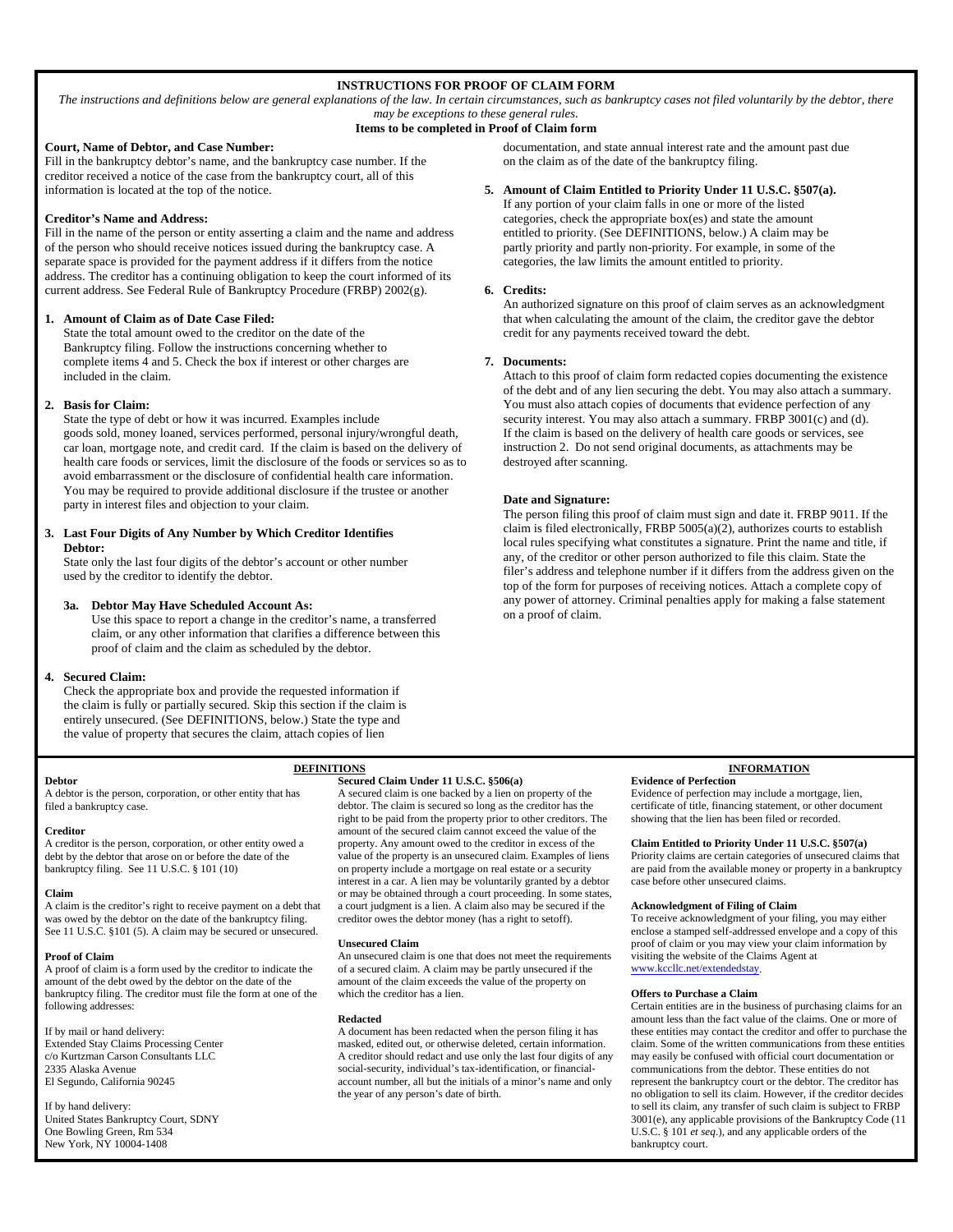# **Exhibit 2**

**Bar Date Notice**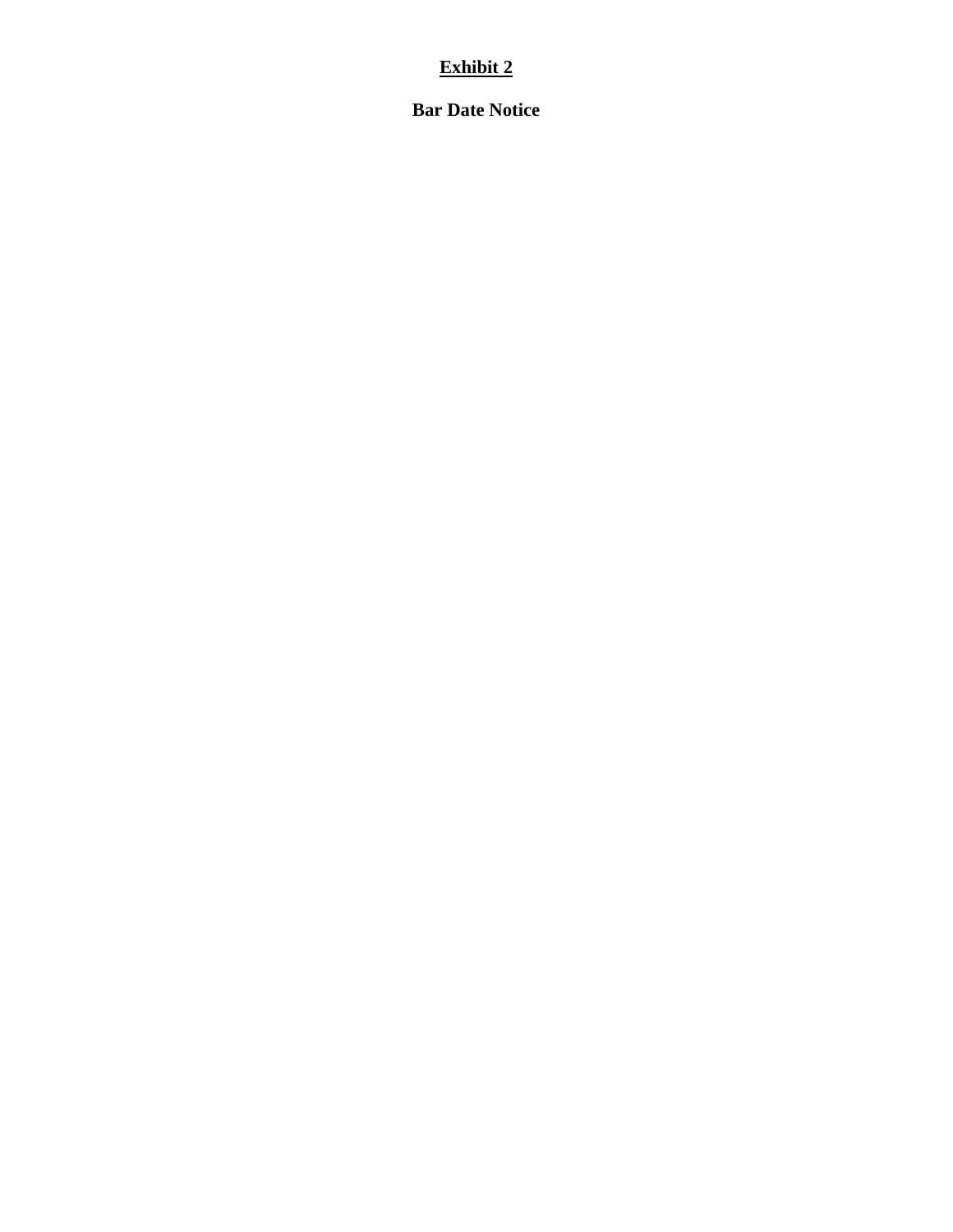### **UNITED STATES BANKRUPTCY COURT SOUTHERN DISTRICT OF NEW YORK**

|                                    | ٠                                 |                        |
|------------------------------------|-----------------------------------|------------------------|
| In re                              |                                   | Chapter 11 Case No.    |
|                                    | $\bullet$<br>$\bullet$            |                        |
| <b>EXTENDED STAY INC., et al.,</b> |                                   | 09-13764 (JMP)         |
|                                    | $\bullet$<br>$\ddot{\phantom{0}}$ |                        |
| Debtors.                           | $\bullet$                         | (Jointly Administered) |
|                                    | $\ddot{\cdot}$                    |                        |
|                                    |                                   |                        |

### **NOTICE OF DEADLINE FOR FILING PROOFS OF CLAIM**

### TO ALL PERSONS AND ENTITIES WITH CLAIMS AGAINST ANY OF THE DEBTORS SET FORTH ON THE LIST ATTACHED TO THIS NOTICE:

**PLEASE TAKE NOTICE THAT**, on November 19, 2009, the United States Bankruptcy Court for the Southern District of New York (the "Court"), having jurisdiction over the chapter 11 cases of Extended Stay, Inc. and its debtor affiliates, as debtors and debtors in possession in the above-referenced chapter 11 cases (collectively, the "Debtors"), entered an order (the "Bar Date Order") establishing **January 15, 2010, at 5:00 p.m. (prevailing Eastern Time**) as the last date and time for each person or entity (including, without limitation, each individual, partnership, corporation, joint venture, estate, trust, and governmental unit) to file a proof of claim ("Proof of Claim") based on prepetition claims against the Debtors (the "Bar Date").

The Bar Date Order, the Bar Date and the procedures set forth below for the filing of Proofs of Claim apply to all claims against the Debtors (other than those set forth below as being specifically excluded) that arose prior to **June 15, 2009** (the "Commencement Date"), the date the Debtors commenced their cases under chapter 11 of title 11 of the United States Code (the "Bankruptcy Code"). A list of all Debtors and their respective case numbers is attached to this notice.

### **A CLAIMANT SHOULD CONSULT AN ATTORNEY IF THE CLAIMANT HAS ANY QUESTIONS, INCLUDING WHETHER SUCH CLAIMANT SHOULD FILE A PROOF OF CLAIM.**

### **1. WHO MUST FILE A PROOF OF CLAIM**

You **MUST** file a Proof of Claim to vote on a chapter 11 plan filed by the Debtors or to share in the Debtors' estate if you have a claim that arose prior to the Commencement Date, and it is not one of the other types of claims described in Section 2 below. Acts or omissions of the Debtors that arose before the Commencement Date may give rise to claims against the Debtors that must be filed by the Bar Date, notwithstanding that such claims may not have matured or become fixed or liquidated or certain prior to the Commencement Date.

 Pursuant to section 101(5) of the Bankruptcy Code and as used herein, the word "claim" means: (a) a right to payment, whether or not such right is reduced to judgment, liquidated, unliquidated, fixed, contingent, matured, unmatured, disputed, undisputed, legal, equitable, secured, or unsecured; or (b) a right to an equitable remedy for breach of performance if such breach gives rise to a right to payment, whether or not such right to an equitable remedy is reduced to judgment, fixed, contingent, matured, unmatured, disputed, undisputed, secured, or unsecured.

### **2. WHO NEED NOT FILE A PROOF OF CLAIM**

You need not file a Proof of Claim if:

(1) Your claim is listed on the Debtors' Schedules of Assets and Liabilities and/or Schedules of Executory Contracts and Unexpired Leases (collectively, the "Schedules") and (i) is not described as "disputed," "contingent," or "unliquidated," (ii) you do not dispute the amount, nature, or priority of the claim set forth in the Schedules, and (iii) you do not dispute that the claim is an obligation of the specific Debtor against which the claim is listed on the Schedules;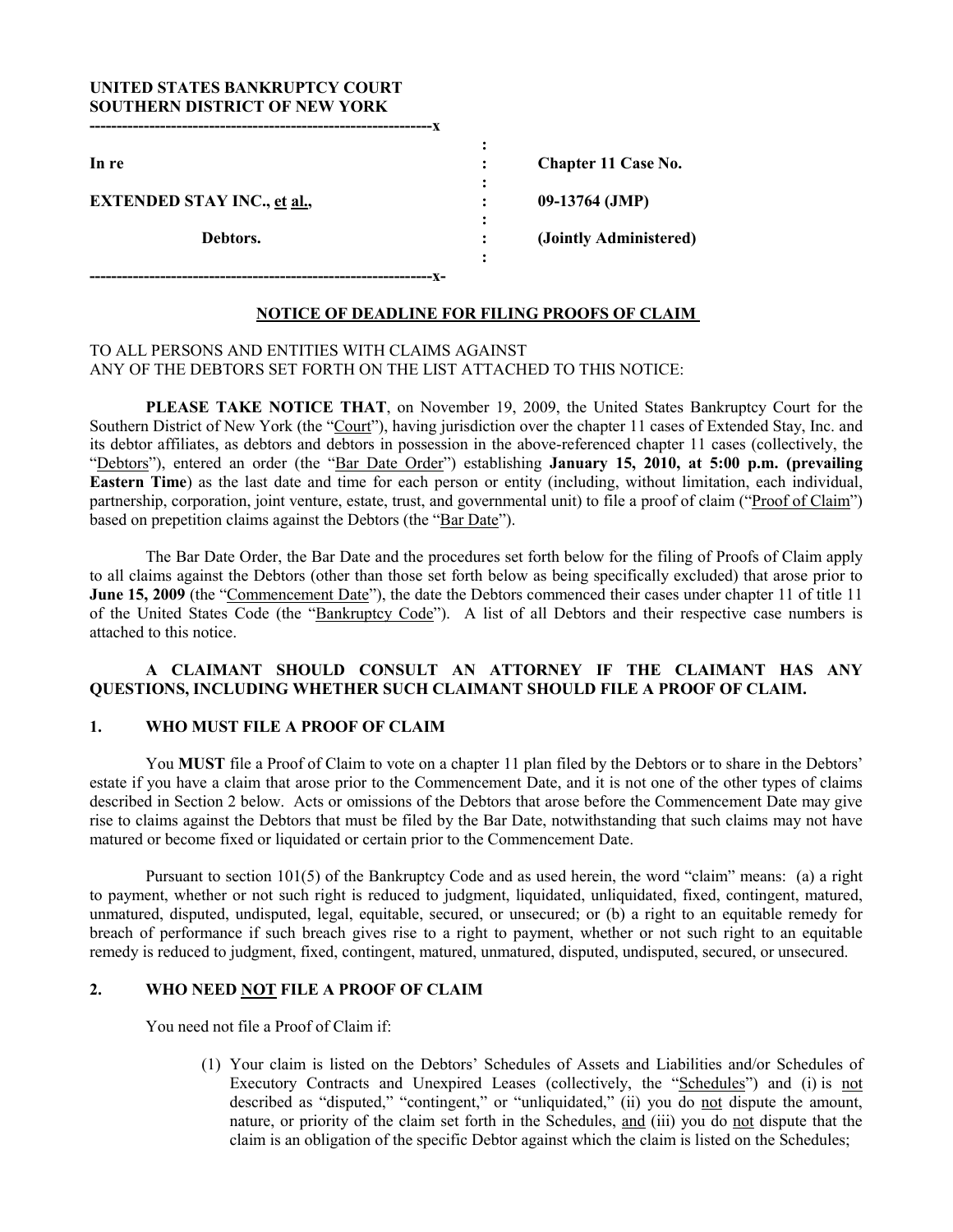- (2) You hold an interest in the Debtors, which interest is based exclusively upon the ownership of common or preferred stock, membership interests, partnership interests, or warrants or rights to purchase, sell or subscribe to such a security or interest; provided, however, that parties holding such ownership interest who wish to assert claims (as opposed to ownership interests) against the Debtors that arise out of or relate to the ownership or purchase of an interest, including claims arising out of or relating to the sale, issuance, or distribution of the interest, must file Proofs of Claim on or before the Bar Date, unless another exception identified herein applies;
- (3) Your claim has been paid in full by the Debtors;
- (4) You hold a claim allowable as an administrative expense under sections  $503(b)$  and  $507(a)(2)$  of the Bankruptcy Code;
- (5) You hold a claim that has been allowed by an order of this Court entered on or before the Bar Date;
- (6) You hold a claim for which a separate deadline is fixed by this Court (whereupon you will be required to file a Proof of Claim by that separate deadline);
- (7) You are a Debtor in these cases, to the extent you have a claim against another Debtor;
- (8) You are an affiliate or wholly-owned subsidiary of any Debtor and have a claim against a Debtor;
- (9) You hold a claim for which you have already properly filed a Proof of Claim with the Clerk of the Court or the Debtors' notice and claims agent, Kurtzman Carson Consultants, LLC ("KCC"), against the Debtors using a claim form which substantially conforms to the Proof of Claim Form; or
- (10)You are the Trust, Successor Trustee, the Special Servicer, the Mortgage Debt Parties or the master servicer (all as defined in the Final Order (A) Authorizing Use of Cash Collateral, (B) Granting Adequate Protection, and (C) Modifying the Automatic Stay (the "Final Cash Collateral Order") dated July 23, 2009 [Docket No. 205]), to the extent you hold a claim relating to the Mortgage Debt or arising under or in connection with any Mortgage Loan Document (as defined in the Final Cash Collateral Order).

 If your claim falls within any of the above categories, your rights as the holder of such claim will be preserved without you filing of a Proof of Claim. Any other person or entity (including, without limitation, each individual, partnership, joint venture, corporation, estate, trust, and governmental unit) must file a Proof of Claim, as described herein, before the Bar Date.

### **THIS NOTICE IS BEING SENT TO MANY PERSONS OR ENTITIES THAT HAVE HAD SOME RELATIONSHIP WITH OR HAVE DONE BUSINESS WITH THE DEBTORS BUT MAY NOT HAVE AN UNPAID CLAIM AGAINST THE DEBTORS. THE FACT THAT YOU HAVE RECEIVED THIS NOTICE DOES NOT MEAN THAT YOU HAVE A CLAIM OR THAT THE DEBTORS OR THE COURT BELIEVE THAT YOU HAVE A CLAIM.**

### **YOU SHOULD NOT FILE A PROOF OF CLAIM IF YOU DO NOT HAVE A CLAIM AGAINST THE DEBTORS.**

### **3. EXECUTORY CONTRACTS AND UNEXPIRED LEASES**

 Any person or entity holding a claim arising from the rejection of an executory contract or unexpired lease must file a Proof of Claim based on such rejection by the later of (i) the Bar Date and (ii) the date that is forty-five (45) days following the effective date of such rejection or be forever barred from doing so.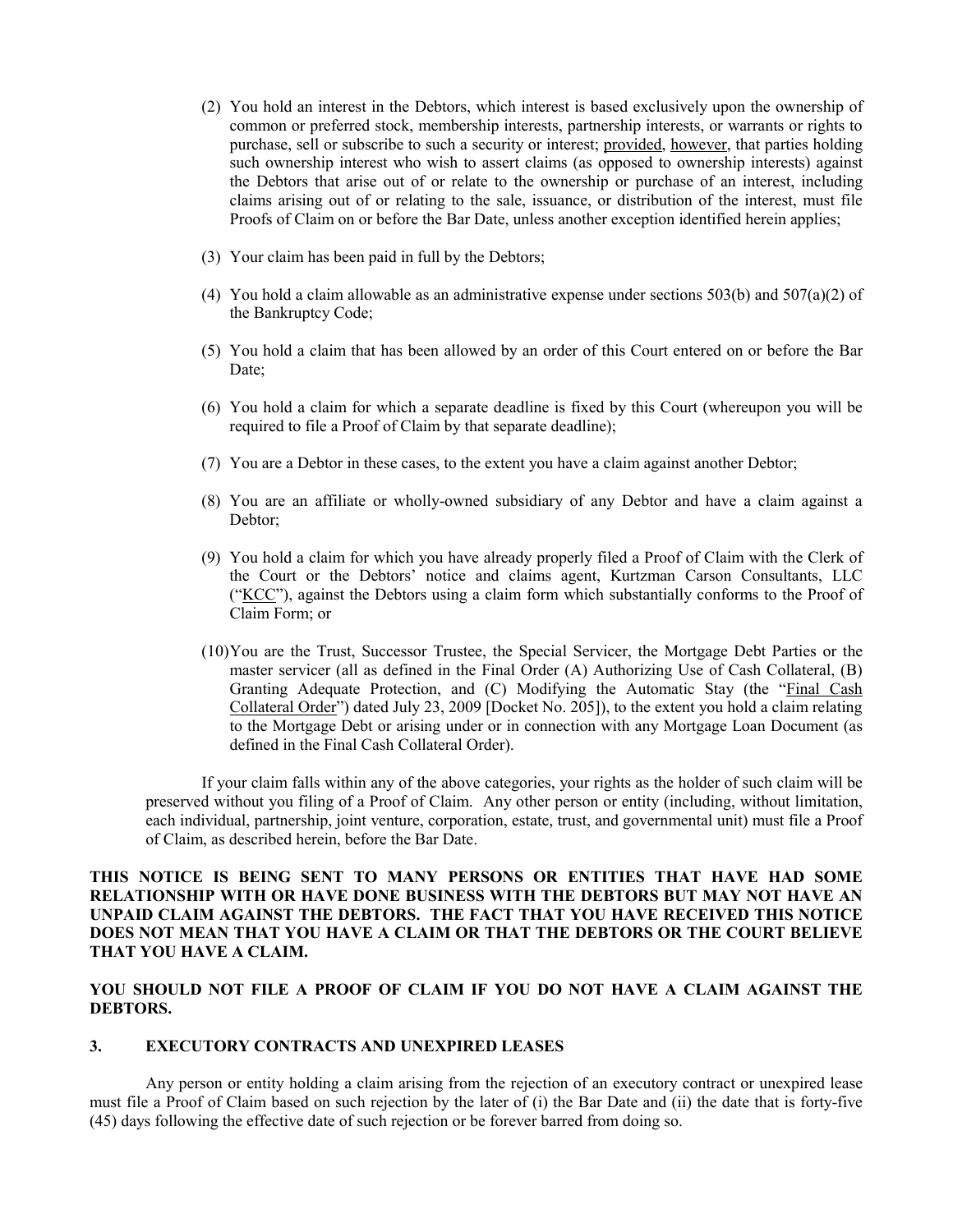### **4. WHEN AND WHERE TO FILE**

 All Proofs of Claim must be filed so as to be **actually received** on or before the Bar Date at the following address:

If by mail:

Extended Stay Claims Processing Center c/o Kurtzman Carson Consultants LLC 2335 Alaska Avenue El Segundo, California 90245

If by hand delivery:

United States Bankruptcy Court Southern District of New York One Bowling Green, Room 534 New York, New York 10004-1408

-or-

Extended Stay Claims Processing Center c/o Kurtzman Carson Consultants LLC 2335 Alaska Avenue El Segundo, California 90245

Proofs of Claim will be deemed timely filed only if **actually received** by KCC, or by the Court on or before the Bar Date. Proofs of Claim may **not** be delivered by facsimile, telecopy, or electronic mail transmission.

### **5. WHAT TO FILE**

 If you file a Proof of Claim, your filed Proof of Claim must: (i) be written in the English language; (ii) be denominated in lawful currency of the United States as of the Commencement Date; (iii) conform substantially with the form attached to this Notice (the "Proof of Claim Form"); (iv) specify the Debtor against which the Proof of Claim is filed; (v) set forth with specificity the legal and factual basis for the alleged claim; (vi) include supporting documentation or an explanation as to why documentation is not available; and (vii) be signed by the claimant or, if the claimant is not an individual, by an authorized agent of the claimant.

If you are asserting a claim against more than one Debtor, separate Proofs of Claim must be filed against each Debtor and all holders of claims must identify on their Proof of Claim the specific Debtor against which their claim is asserted and the case number of that Debtor's bankruptcy case. However, if you (i) file a Proof of Claim asserting a claim with respect to the \$4.1 billion Mortgage Debt arising under that certain Loan Agreement, dated as of June 11, 2007 against any Mortgage Borrower, such Proof of Claim shall be deemed to be filed against all the Mortgage Borrowers, (ii) are a holder (a "Mezz Debt Holder") holding a claim arising from the aggregate \$3.3 billion Mezzanine Debt issued under the Mezzanine Loan Agreements, dated as of June 11, 2007, you may file a consolidated proof of claim clearly identifying (a) against which Debtor or Debtors the claim is asserted and (b) the amount of the Mezz Debt Holder's claim against each Debtor; and (iii) are Wachovia Bank, N.A. as agent (the "Agent") for the Mezzanine Loan, you are authorized, but not required to file one proof of claim for all of the Mezz Debt Holders so long as such proof of claim clearly identifies (a) against which Debtor or Debtors the claim is asserted, and (b) the amount of the claim asserted by each Mezz Debt Holder against each Debtor. Neither the Mezz Debt Holders nor the Agent shall be required to file a copy of the Mezzanine Loan Agreement(s) as part of the Proof of Claim, provided that each Mezz Debt Holder and/or the Agent makes its respective Mezzanine Loan Agreement(s) available upon the Debtors' request.

A list of the names of the Debtors and their case numbers is attached to this notice.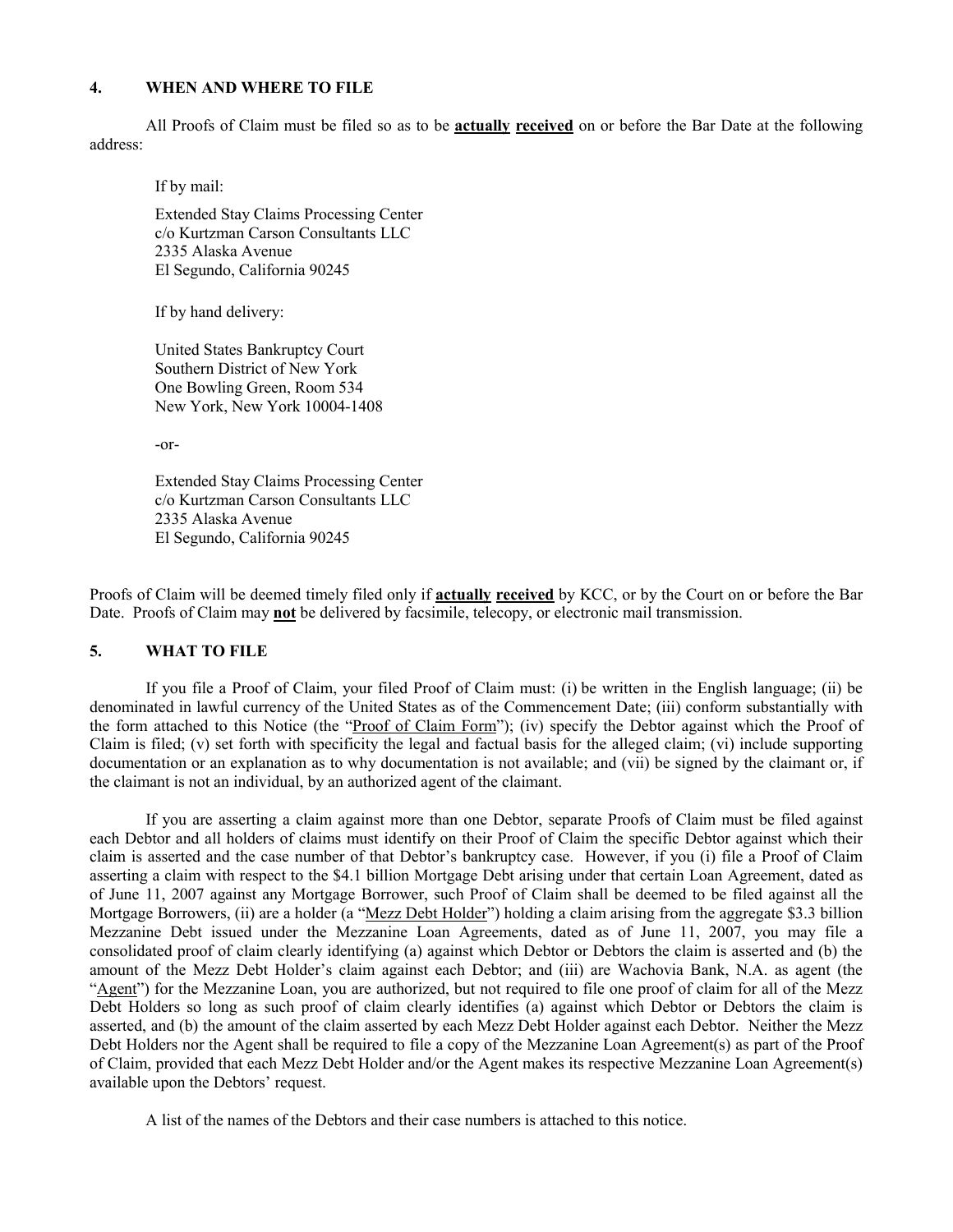Additional Proof of Claim forms may be obtained at www.uscourts.gov/bkforms/ or KCC's website at www.kccllc.net/extendedstay.

### **YOU SHOULD ATTACH TO YOUR COMPLETED PROOF OF CLAIM FORM COPIES OF ANY WRITINGS UPON WHICH YOUR CLAIM IS BASED. IF THE DOCUMENTS ARE VOLUMINOUS, YOU MUST ALSO ATTACH A SUMMARY.**

### **6. CONSEQUENCES OF FAILURE TO FILE A PROOF OF CLAIM BY THE BAR DATE**

 **Except with respect to claims of the type set forth in Section 2 above, any creditor who fails to file a Proof of Claim on or before the Bar Date in the appropriate form for any claim such creditor holds or wishes to assert against the Debtors, will be barred from asserting such claim against the Debtors and their estates, and the holder of such claim shall not be permitted to vote on any chapter 11 plan or participate in any distribution in the Debtors' chapter 11 cases on account of such claim.** 

**However, nothing contained in the Bar Date Order shall affect the determination of whether Certificate Holders (as defined in the Final Cash Collateral Order) hold claims against any of the Debtors, are parties-in-interest in these chapter 11 cases or are otherwise entitled to vote on any plan or plans of reorganization relating to the Debtors.** 

### **7. THE DEBTORS' SCHEDULES AND ACCESS THERETO**

 You may be listed as the holder of a claim against the Debtors in the Schedules. If you rely on the Debtors' Schedules, it is your responsibility to determine that the claim is accurately listed in the Schedules; however, you may rely on the enclosed form, which lists your claim as scheduled, indentifies the Debtor against which it is scheduled, and specifies whether the claim is disputed, contingent, or unliquidated.

 As set forth above, if you agree with the nature, amount, and status of your claim as listed in the Debtors' Schedules, and if you do not dispute that your claim is only against the specified Debtor, and if your claim is not described as "disputed," "contingent," or "unliquidated," you need not file a proof of claim. Otherwise, or if you decide, to file a proof of claim, you must do so before the Bar Date in accordance with the procedures set forth in this notice.

 Copies of the Schedules may be examined by interested parties on the Court's electronic docket for the Debtors' chapter 11 cases, which is posted on the Internet at www.nysb.uscourts.gov (a PACER login and password are required and can be obtained through the PACER Service Center at www.pacer.psc.uscourts.gov) and at www.kccllc.net/extendedstay. Copies of the Schedules may also be examined by interested parties between the hours of 9:00 a.m. and 4:30 p.m. (prevailing Eastern Time), Monday through Friday at the office of the Clerk of the Bankruptcy Court, United States Bankruptcy Court for the Southern District of New York, One Bowling Green, Room 511, New York, New York 10004. Copies of the Debtors' Schedules may also be obtained by written request to the Debtors claims agent at the address set forth below:

Extended Stay Claims Processing Center c/o Kurtzman Carson Consultants LLC 2335 Alaska Avenue El Segundo, California 90245

 In the event the Debtors amend their Schedules to (i) designate a claim as disputed, contingent, unliquidated, or undetermined, (ii) change the amount of a claim reflected therein, or (iii) add a claim that was not listed on the Schedules, you will be notified if your claim is affected. If your claim is affected, you must file a Proof of Claim on account of any such claim by the later of (i) the Bar Date or (ii) the date that is thirty (30) days after the Debtors provide notice of the amendment or be forever barred from doing so.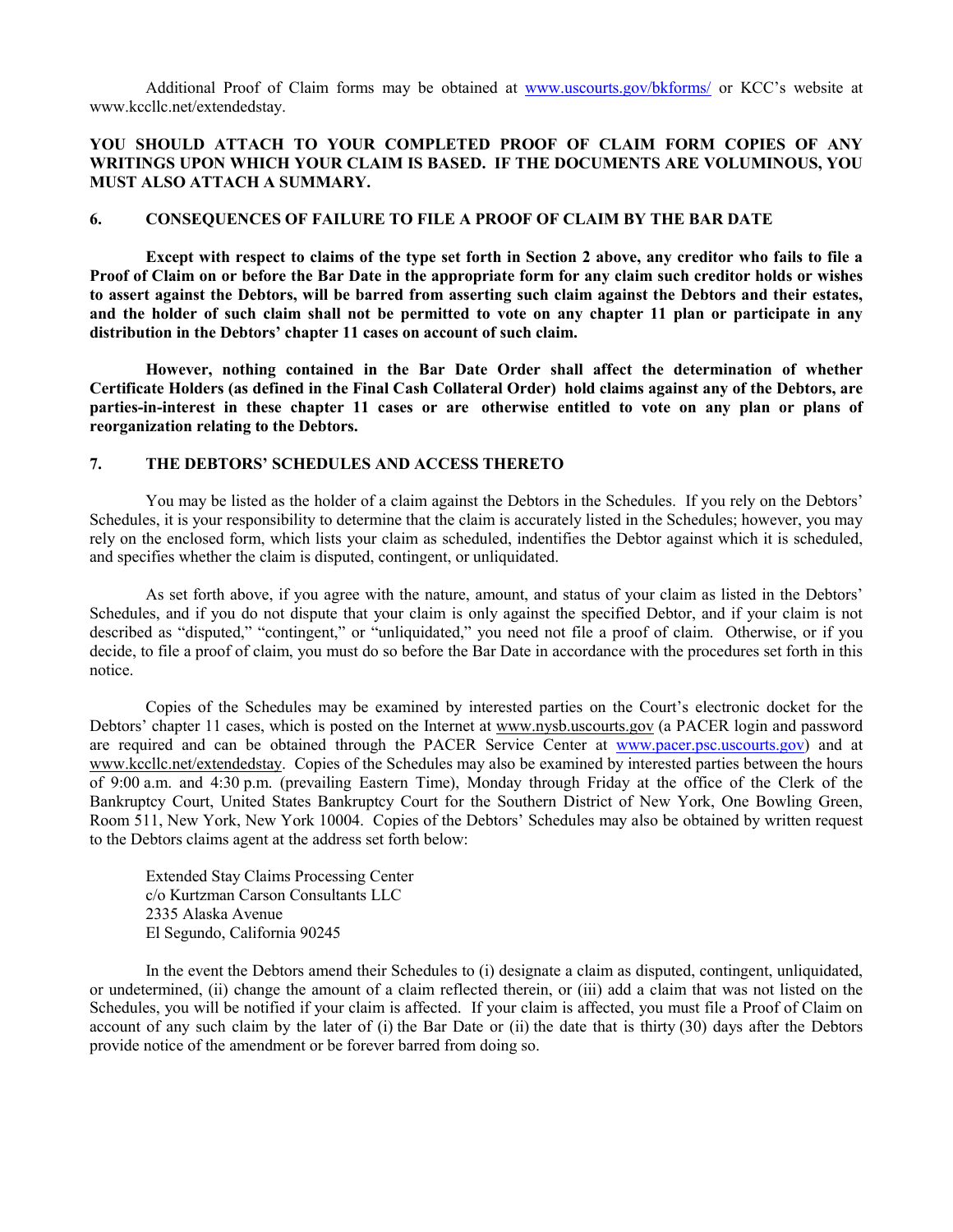**A holder of a possible claim against the Debtors should consult its own attorney regarding any matters**  not covered by this notice, such as whether the holder should file a proof of claim.

DATED: November 19, 2009 **BY ORDER OF THE COURT** New York, New York

WEIL, GOTSHAL & MANGES LLP 767 Fifth Avenue New York, New York 10153 (212) 310-8000 Marcia L. Goldstein Jacqueline Marcus

Attorneys for Debtors and Debtors in Possession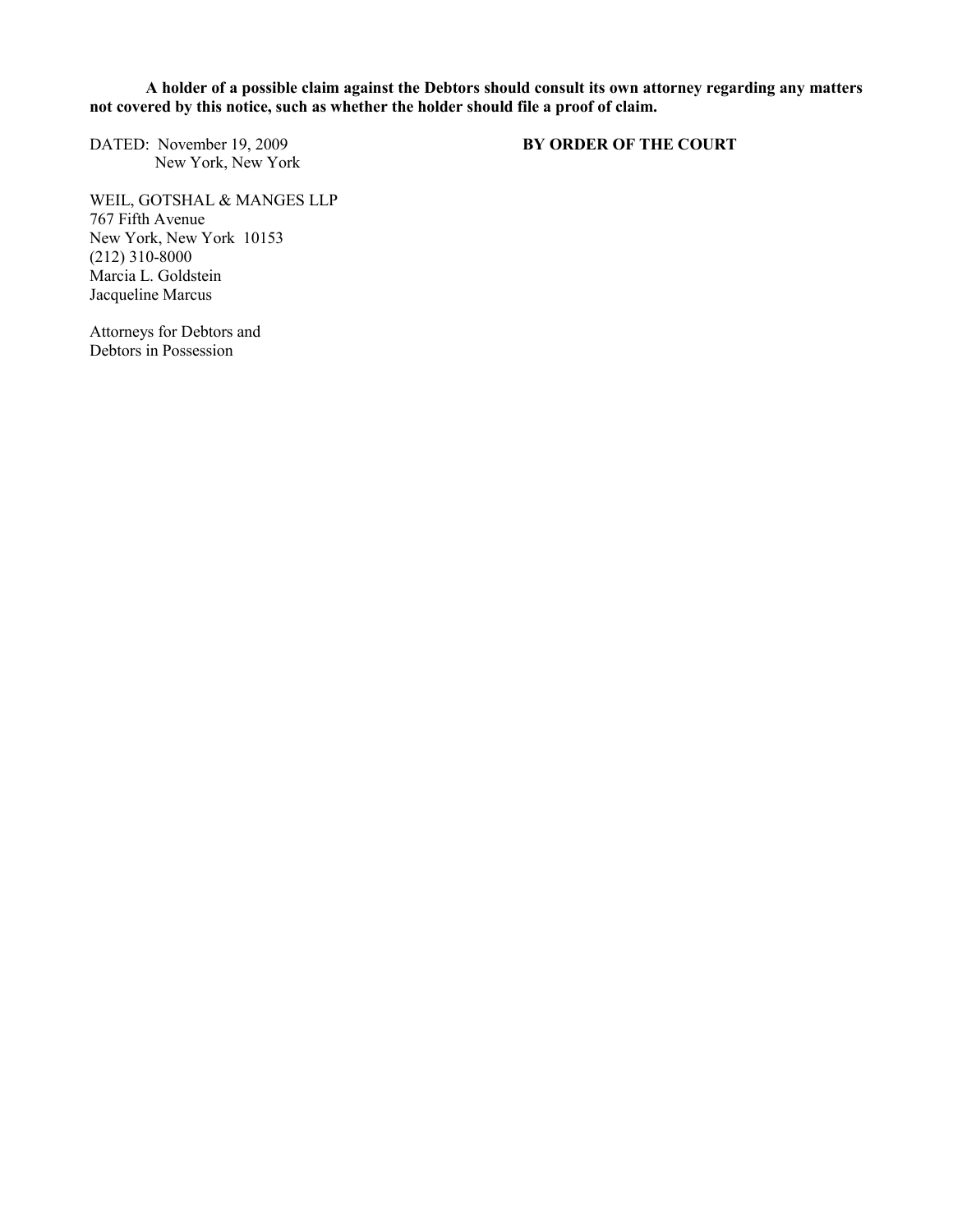# **List of Debtors**

|    | <b>Debtor</b>                                                                        | <b>Case Number</b> |
|----|--------------------------------------------------------------------------------------|--------------------|
| 1. | Extended Stay Inc.                                                                   | 09-13764           |
| 2. | ESA P Portfolio L.L.C.                                                               | 09-13765           |
|    | f/k/a BRE/ESA P Portfolio L.L.C.                                                     |                    |
| 3. | ESA 2005 Portfolio L.L.C.                                                            | 09-13767           |
|    | f/k/a BRE/ESA 2005 Portfolio L.L.C.                                                  |                    |
| 4. | ESA 2005-San Jose L.L.C.                                                             | 09-13770           |
|    | f/k/a BRE/ESA 2005-San Jose L.L.C.                                                   |                    |
| 5. | ESA 2005-Waltham L.L.C.                                                              | 09-13773           |
|    | f/k/a BRE/ESA 2005-Waltham L.L.C.                                                    |                    |
| 6. | ESA Acquisition Properties L.L.C.                                                    | 09-13775           |
|    | f/k/a BRE/ESA Acquisition Properties L.L.C.                                          |                    |
| 7. | ESA Alaska L.L.C.                                                                    | 09-13780           |
|    | f/k/a BRE/ESA Alaska L.L.C.                                                          |                    |
| 8. | ESA Canada Properties Borrower L.L.C.                                                | 09-13785           |
|    | f/k/a BRE/ESA Canada Properties Borrower L.L.C.                                      |                    |
| 9. | ESA FL Properties L.L.C.                                                             | 09-13791           |
|    | f/k/a BRE/ESA FL Properties L.L.C.                                                   |                    |
| 10 | ESA MD Borrower L.L.C.                                                               | 09-13794           |
|    | f/k/a BRE/ESA MD Borrower L.L.C.                                                     |                    |
| 11 | ESA MN Properties L.L.C.                                                             | 09-13798           |
|    | f/k/a BRE/ESA MN Properties L.L.C.<br>ESA P Portfolio MD Borrower L.L.C.             |                    |
| 12 |                                                                                      | 09-13803           |
| 13 | f/k/a BRE/ESA P Portfolio MD Borrower L.L.C.<br>ESA P Portfolio PA Properties L.L.C. | 09-13807           |
|    | f/k/a BRE/ESA P Portfolio PA Properties L.L.C.                                       |                    |
| 14 | ESA P Portfolio TXNC Properties L.P.                                                 | 09-13809           |
|    | f/k/a BRE/ESA P Portfolio TXNC Properties L.P.                                       |                    |
| 15 | ESA PA Properties L.L.C.                                                             | 09-13811           |
|    | f/k/a BRE/ESA PA Properties L.L.C.                                                   |                    |
| 16 | ESA Properties L.L.C.                                                                | 09-13815           |
|    | f/k/a BRE/ESA Properties L.L.C.                                                      |                    |
| 17 | ESA TX Properties L.P.                                                               | 09-13818           |
|    | f/k/a BRE/ESA TX Properties L.P.                                                     |                    |
| 18 | ESH/Homestead Portfolio L.L.C.                                                       | 09-13778           |
|    | f/k/a BRE/Homestead Portfolio L.L.C.                                                 |                    |
| 19 | ESH/HV Properties L.L.C.                                                             | 09-13786           |
|    | f/k/a BRE/HV Properties L.L.C.                                                       |                    |
| 20 | ESH/MSTX Property L.P.                                                               | 09-13790           |
|    | f/k/a BRE/MSTX Property L.P.                                                         |                    |
| 21 | ESH/TN Properties L.L.C.                                                             | 09-13793           |
|    | f/k/a BRE/TN Properties L.L.C.                                                       |                    |
| 22 | ESH/TX Properties L.P.                                                               | 09-13802           |
|    | f/k/a BRE/TX Properties L.P.                                                         |                    |
| 23 | ESH/Homestead Mezz L.L.C.                                                            | 09-13805           |
|    | f/k/a BRE/Homestead Mezz L.L.C.                                                      |                    |
| 24 | ESA P Mezz L.L.C.                                                                    | 09-13813           |
|    | f/k/a BRE/ESA P Mezz L.L.C.                                                          |                    |
| 25 | ESA Mezz L.L.C.                                                                      | 09-13816           |
|    | f/k/a BRE/ESA Mezz L.L.C.                                                            |                    |
| 26 | ESH/Homestead Mezz 2 L.L.C.                                                          | 09-13819           |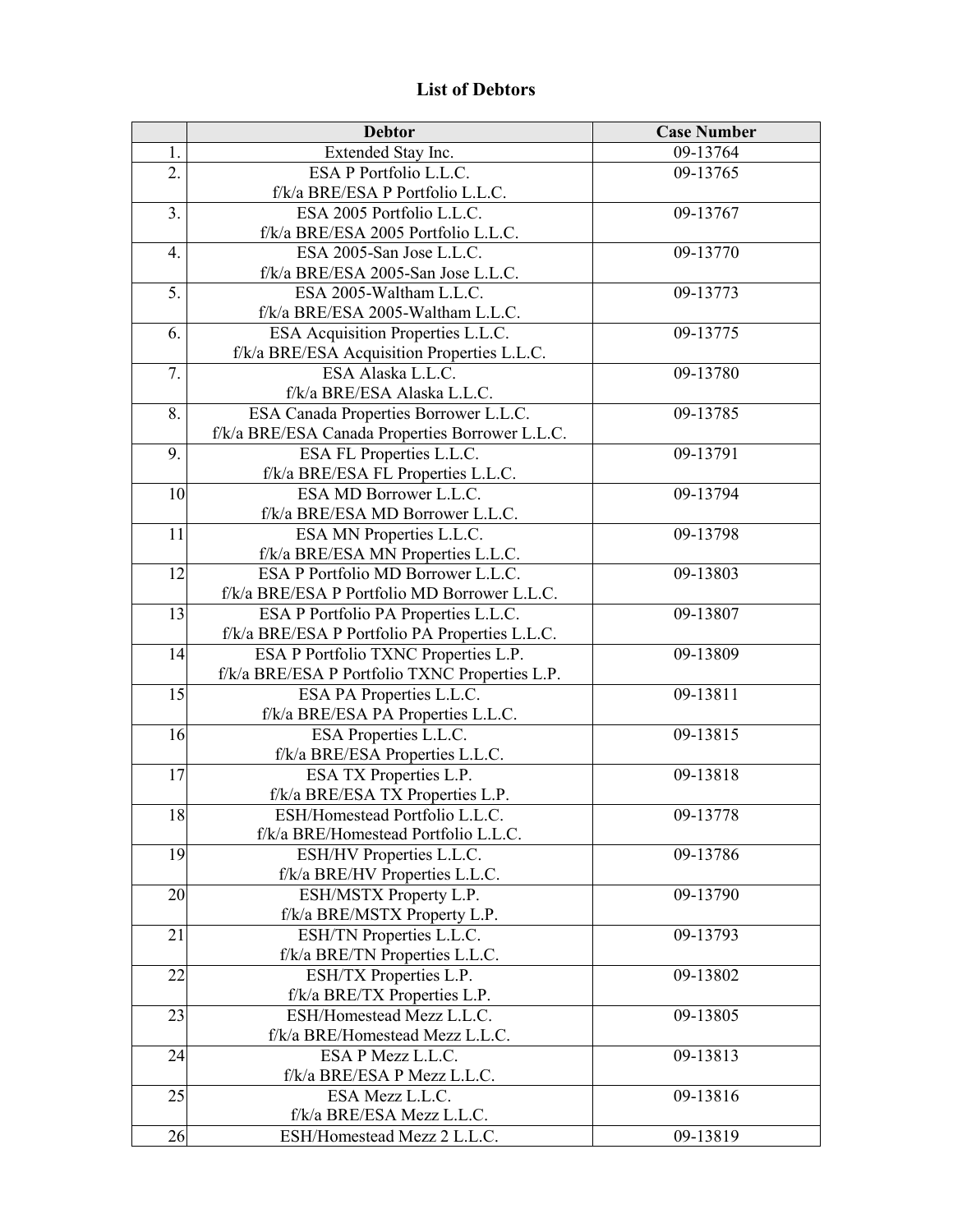|    | <b>Debtor</b>                                                    | <b>Case Number</b> |
|----|------------------------------------------------------------------|--------------------|
|    | f/k/a BRE/Homestead Mezz 2 L.L.C.                                |                    |
| 27 | ESA P Mezz 2 L.L.C.                                              | 09-13820           |
|    | f/k/a BRE/ESA P Mezz 2 L.L.C.                                    |                    |
| 28 | ESA Mezz 2 L.L.C.                                                | 09-13823           |
|    | f/k/a BRE/ESA Mezz 2 L.L.C.                                      |                    |
| 29 | ESH/Homestead Mezz 3 L.L.C.                                      | 09-13826           |
|    | f/k/a BRE/Homestead Mezz 3 L.L.C.                                |                    |
| 30 | ESA P Mezz 3 L.L.C.                                              | 09-13828           |
|    | f/k/a BRE/ESA P Mezz 3 L.L.C.                                    |                    |
| 31 | ESA Mezz 3 L.L.C.                                                | 09-13830           |
|    | f/k/a BRE/ESA Mezz 3 L.L.C.                                      |                    |
| 32 | ESH/Homestead Mezz 4 L.L.C.                                      | 09-13831           |
|    | f/k/a BRE/Homestead Mezz 4 L.L.C.                                |                    |
| 33 | ESA P Mezz 4 L.L.C.                                              | 09-13832           |
|    | f/k/a BRE/ESA P Mezz 4 L.L.C.                                    |                    |
| 34 | ESA Mezz 4 L.L.C.                                                | 09-13833           |
| 35 | f/k/a BRE/ESA Mezz 4 L.L.C.<br>ESH/Homestead Mezz 5 L.L.C.       | 09-13777           |
|    | f/k/a BRE/Homestead Mezz 5 L.L.C.                                |                    |
| 36 | ESA P Mezz 5 L.L.C.                                              | 09-13781           |
|    | f/k/a BRE/ESA P Mezz 5 L.L.C.                                    |                    |
| 37 | ESA Mezz 5 L.L.C.                                                | 09-13784           |
|    | f/k/a BRE/ESA Mezz 5 L.L.C.                                      |                    |
| 38 | ESH/Homestead Mezz 6 L.L.C.                                      | 09-13788           |
|    | f/k/a BRE/Homestead Mezz 6 L.L.C.                                |                    |
| 39 | ESA P Mezz 6 L.L.C.                                              | 09-13792           |
|    | f/k/a BRE/ESA P Mezz 6 L.L.C.                                    |                    |
| 40 | ESA Mezz 6 L.L.C.                                                | 09-13796           |
|    | f/k/a BRE/ESA Mezz 6 L.L.C.                                      |                    |
| 41 | ESH/Homestead Mezz 7 L.L.C.                                      | 09-13801           |
|    | f/k/a BRE/Homestead Mezz 7 L.L.C.                                |                    |
| 42 | ESA P Mezz 7 L.L.C.                                              | 09-13806           |
|    | f/k/a BRE/ESA P Mezz 7 L.L.C.                                    |                    |
| 43 | ESA Mezz 7 L.L.C.                                                | 09-13810           |
|    | f/k/a BRE/ESA Mezz 7 L.L.C.                                      | 09-13812           |
| 44 | ESH/Homestead Mezz 8 L.L.C.<br>f/k/a BRE/Homestead Mezz 8 L.L.C. |                    |
| 45 | ESA P Mezz 8 L.L.C.                                              | 09-13814           |
| 46 | ESA Mezz 8 L.L.C.                                                | 09-13817           |
|    | f/k/a BRE/ESA Mezz 8 L.L.C.                                      |                    |
| 47 | ESH/Homestead Mezz 9 L.L.C.                                      | 09-13821           |
|    | f/k/a BRE/Homestead Mezz 9 L.L.C.                                |                    |
| 48 | ESA P Mezz 9 L.L.C.                                              | 09-13822           |
| 49 | ESA Mezz 9 L.L.C.                                                | 09-13824           |
| 50 | ESH/Homestead Mezz 10 L.L.C.                                     | 09-13825           |
|    | f/k/a BRE/Homestead Mezz 10 L.L.C.                               |                    |
| 51 | ESA P Mezz 10 L.L.C.                                             | 09-13827           |
| 52 | ESA Mezz 10 L.L.C.                                               | 09-13829           |
| 53 | Homestead Village L.L.C.                                         | 09-13766           |
|    | f/k/a BRE/Homestead Village L.L.C.                               |                    |
| 54 | ESA MD Beneficiary L.L.C.                                        | 09-13768           |
|    | f/k/a BRE/ESA MD Beneficiary L.L.C.                              |                    |